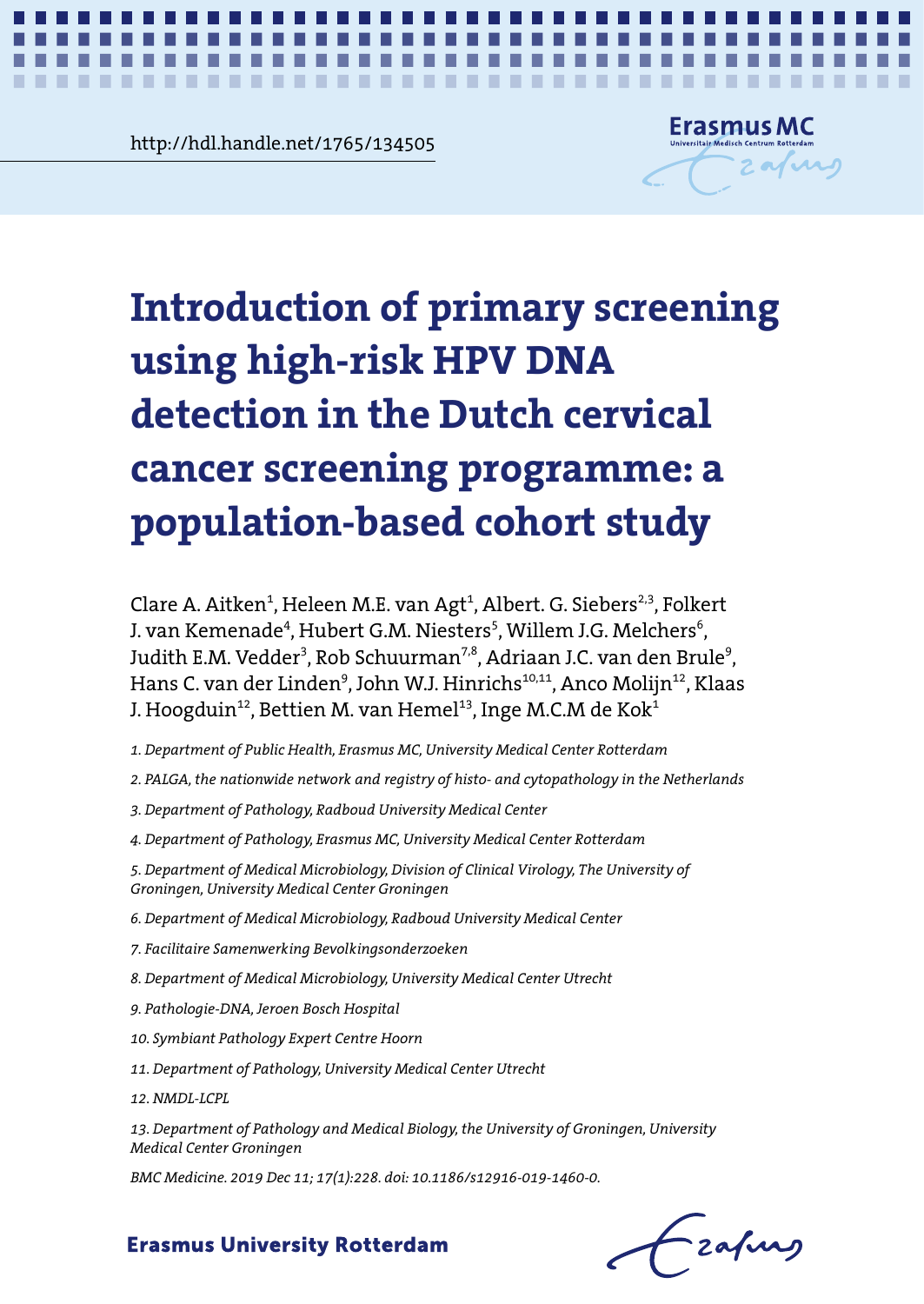#### **ABSTRACT**

#### **Background**

In January 2017, the Dutch cervical cancer screening programme transitioned from cytomorphological to primary high-risk HPV DNA (hrHPV) screening, including the introduction of self-sampling, for women aged between 30 and 60 years. The Netherlands was the first country to switch to hrHPV screening at the national level. We investigated the health impact of this transition by comparing performance indicators from the new hrHPV-based programme with the previous cytology-based programme.

#### **Methods**

We obtained data from the Dutch nationwide registry of histo- and cytopathology (PALGA) for 454,573 women eligible for screening in 2017 who participated in the hrHPV-based programme between 1 January 2017 and 30 June 2018 (maximum follow-up of almost 21 months) and for 483,146 women eligible for screening in 2015 who participated in the cytology-based programme between 1 January 2015 and 31 March 2016 (maximum follow-up of 40 months). We compared indicators of participation (participation rate), referral (screen positivity; referral rate) and detection (CIN detection; number of referrals per detected CIN lesion).

#### **Results**

Participation in the hrHPV-based programme was significantly lower than in the cytology-based programme (61% vs. 64%). Screen positivity and direct referral rates were significantly higher in the hrHPV-based programme (positivity rate: 5% vs 9%; referral rate: 1% vs 3%). CIN2+ detection increased from 11 to 14 per 1,000 women screened. Overall, approximately 2.2 times more clinical irrelevant findings (i.e. ≤ CIN1) were found in the hrHPV-based programme, compared with approximately 1·3 times more clinically relevant findings (i.e. CIN2+); this difference was mostly due to a national policy change recommending colposcopy, rather than observation, of hrHPV-positive, ASC-US/LSIL results in the hrHPV-based programme.

#### **Conclusions**

This is the first time that comprehensive results of nationwide implementation of hrHPVbased screening have been reported using high-quality data with a long follow-up. We have shown that both benefits and potential harms are higher in one screening round of a well-implemented hrHPV-based screening programme than in an established cytology-based programme. Lower participation in the new hrHPV programme may be due to factors such as invitation policy changes and the phased roll-out of the new programme. Our findings add further to evidence from trials and modelling studies on the effectiveness of hrHPV-based screening.

Czafung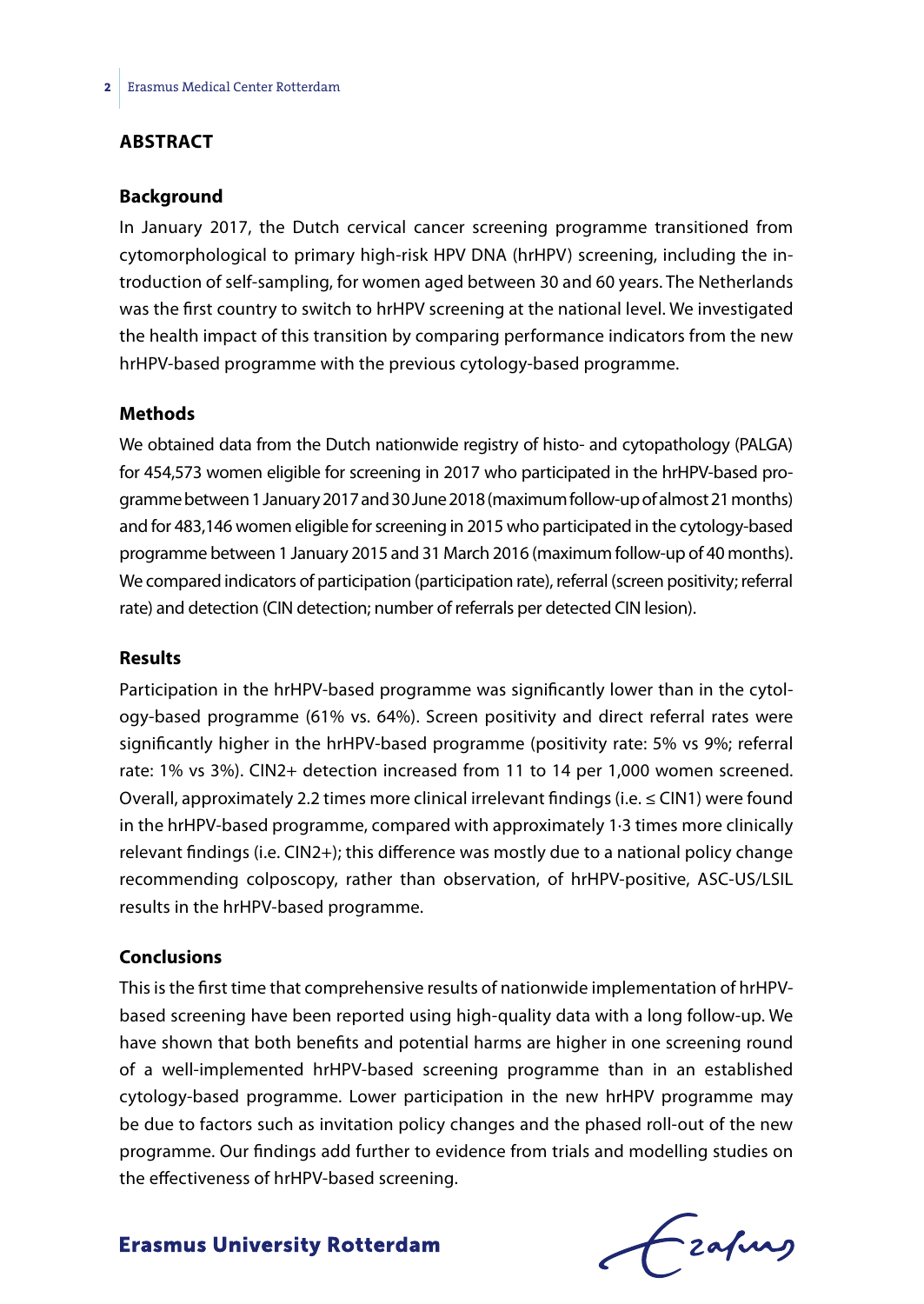#### **BACKGROUND**

Primary hrHPV DNA screening, evaluated in clinical trials, has been shown to be more effective and cost-effective than cytology screening for the detection of pre-malignant and malignant cervical lesions.<sup>1,2</sup> Following advice from the Dutch Health Council<sup>3</sup> and a feasibility study by the Dutch National Institute for Public Health and the Environment (RIVM),<sup>4</sup> primary high-risk HPV (hrHPV) screening replaced cytology screening in the Dutch national cervical cancer screening programme in January 2017. Each of the five regional screening organisations implemented hrHPV-based screening sequentially during the first quarter of 2017 and by April 2017, the national implementation was complete. Women can choose either to have a cervical smear taken by their general practitioner (GP) or to use a self-sampling kit.<sup>5</sup> Laboratory testing of screening programme samples is performed in five dedicated screening laboratories.

As part of the initial feasibility study, modelling analysis was conducted assessing the costs and effects of implementing primary hrHPV-based screening in the Netherlands.<sup>4</sup> Recent modelling estimated that nationwide implementation of primary hrHPV-based screening was expected to reduce cervical cancer diagnoses by 13% and related deaths by 15% compared with cytology-based screening, while also reducing overall programme costs.<sup>6</sup>

The success of a screening programme depends on the implementation of well-defined protocols and guidelines.<sup>7</sup> Screening programmes should be regularly monitored using high-quality data for quality assurance, to evaluate effectiveness and to identify potential harms.<sup>8</sup> Although results from the implementation of primary hrHPV screening in Italy and Turkey have been published, $9,10$  these data lack robust results on detection of CIN lesions and do not compare the performance of hrHPV screening with cytologybased screening. Results from the Italian programme were also limited to a number of regions. Comprehensive results from the implementation of a nationwide hrHPV screening programme have yet to be published.

Data from the nationwide network and registry of histo- and cytopathology (PALGA) has enabled regular, high-quality monitoring of organised cervical cancer screening in the Netherlands for many years. This comprehensive dataset has national coverage<sup>11</sup> enabling us to assess the impact of cervical cancer screening programme policies on a national level. In order to evaluate the performance of the new primary hrHPV-based screening programme, we aimed to compared outcomes of the first year of the new programme with outcomes of the previous cytology-based cervical cancer screening programme.

Lzafurs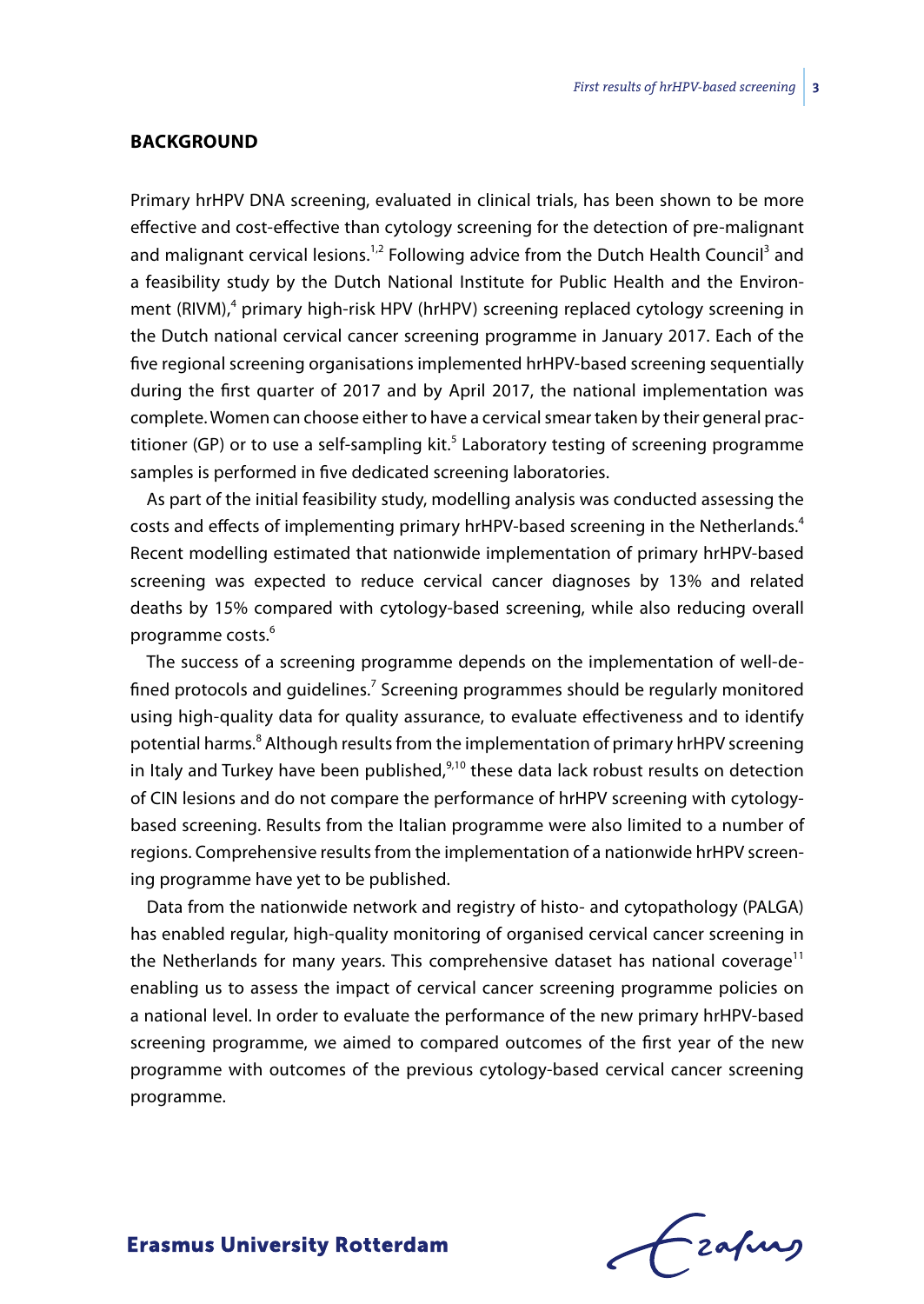#### **METHODS**

#### **The cytology-based Dutch cervical screening programme**

Until the end of 2016, the Dutch cervical cancer screening programme used cytology as the primary screening test. Women were invited to make an appointment for screening with their GP every five years from ages 30 to 60. Women could choose to opt-out of screening either temporarily (in the case of pregnancy, illness or other short-term reason) or indefinitely (in the case of hysterectomy or non-medical reasons such as conscientious objection).

There were various referral pathways in the cytology-based programme, depending on the result of primary cytology screening (Figure 1a). Direct referrals for colposcopy were given to women with high-grade cervical cytological abnormalities (high-grade squamous intraepithelial lesion (HSIL)) at primary screening. If women had low-grade cervical cytological abnormalities (atypical squamous cells of undetermined significance (ASC-US) or low-grade squamous intraepithelial lesion (LSIL)) at primary screening, they were advised to make an appointment with their GP after six months for a follow-up smear. For women advised to have a follow-up cytology at six months, hrHPV triage was used in some cases, depending on the policy of the laboratory performing the test. Referral advice was given to women at the six month screening who had the following result: a) ASC-US or higher (when no hrHPV triage was performed) or, in the case of hrHPV triage, b) ASC-US/LSIL and hrHPV-positive or c) HSIL. Further repeat testing at 18 months was advised for women with cytology negative for intraepithelial lesion or malignancy (NILM) when no hrHPV triage was used or for NILM, hrHPV-positive results or ASC-US/LSIL, hrHPV negative results. When hrHPV triage testing at six months was used, women were referred back for routine screening if they were hrHPV-negative and cytology negative. All women with ASC-US+ cytology at 18 months were referred.

#### **The hrHPV-based Dutch cervical screening programme**

Primary hrHPV screening was implemented in the Netherlands on 1 January 2017 (Figure 1b), replacing the cytology-based programme. Women are invited to participate by their regional screening organisation every five years between the ages of 30 and 60, with some exceptions based on hrHPV positivity in the previous screening round; women with a negative hrHPV test result at age 40 or 50 are invited for screening after ten years instead of five and women who test hrHPV-positive at age 60 are invited for final screening at age 65. Women who do not wish to have a cervical sample taken at their GP can request a self-sampling kit. If requested at primary invitation, women were sent the self-sampling kit approximately four months after the initial invitation letter. Non-responders received a reminder letter four months after the initial invitation, which also contained information about how to request the self-sampling kit. Women who

frafing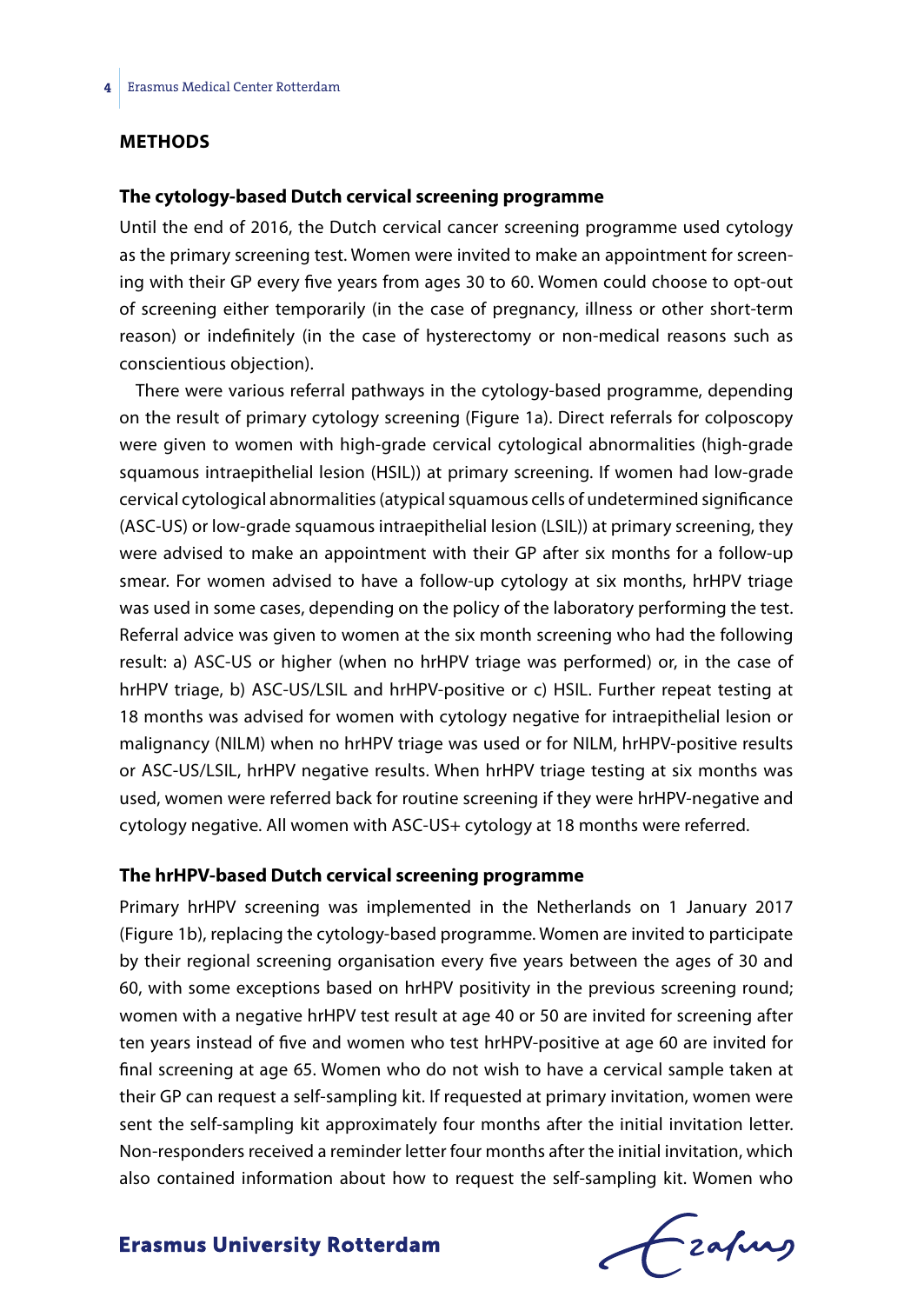requested the self-sampling kit after this reminder received it immediately. Reflex cytology was immediately performed on hrHPV-positive GP-collected samples. As cytology on self-sampled cervicovaginal material is unreliable, $12,13$  women with an hrHPV-positive result on self-sampling were invited to have a cytological smear taken by their GP.

The referral algorithm in the hrHPV-based programme was simplified. HrHPV-positive women with cytological abnormalities (i.e. ASC-US or worse) were referred for colposcopy, while hrHPV-positive women with normal cytology were invited for repeat cytology testing after six months.



*Figure 1a: Screening protocol cytology-based screening programme* NILM: Negative for intraepithelial lesion or malignancy ASC-US: Atypical squamous cells of undetermined significance LSIL: Low-grade squamous intraepithelial lesion HSIL: High-grade squamous intraepithelial lesion

#### **Organisational and policy differences between the two programmes**

In the Netherlands, there are five regional screening organisations responsibility for the implementation of the screening programme. With the change from cytology-based to hrHPV-based screening, the policy for inviting women was changed, with the regional screening organisations sending all invitations in a standard manner; women were all

Fzafung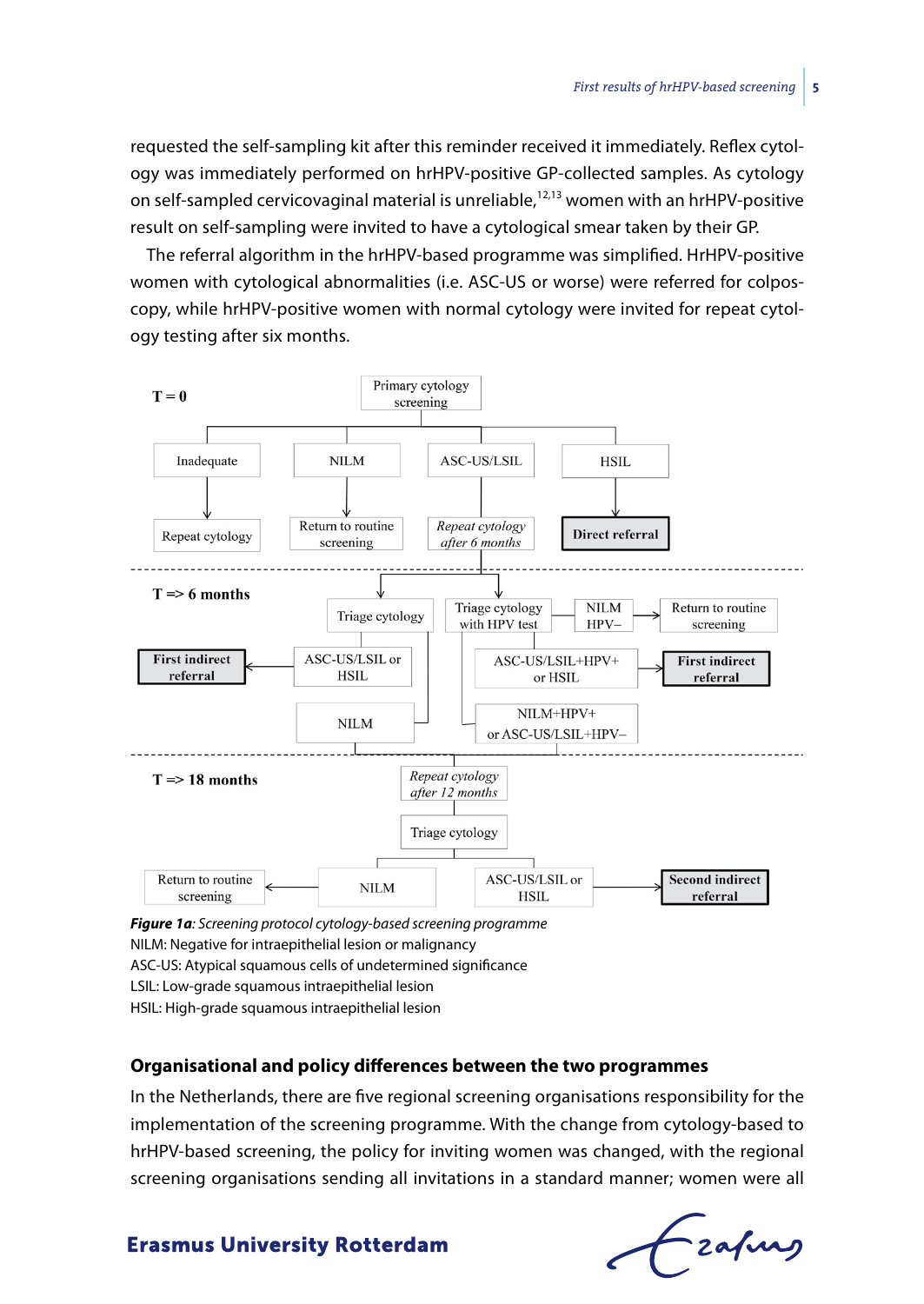#### **6** Erasmus Medical Center Rotterdam



NILM: Negative for intraepithelial lesion or malignancy ASC-US: Atypical squamous cells of undetermined significance LSIL: Low-grade squamous intraepithelial lesion

invited after their birthday in the year they were eligible for invitation. In the cytologybased programme, invitations were sent by the regional screening organisation, GP practices or using a combined approach. The timing of the invitation also varied depending on which organisation sent the invitation; some invitations were sent at the start of the year that women would become eligible to participate and some were sent after the women's birthdate. The number of laboratories responsible for analysing primary screens from the programme was reduced from approximately 40 in the cytology-based programme to five in the hrHPV-based programme (one per region).

#### **hrHPV test in the new programme**

Clinician-collected samples were collected in 20ml ThinPrep medium (Hologic, Marlborough, United States), transported and stored at room temperature until processed in the laboratory. The Evalyn® Brush (Rovers Medical Devices, Oss, the Netherlands) was used for self-sampling. The self-collected brushes were sent to the laboratories by regular mail. The brush of the self-sampling device was transferred into 20ml of ThinPrep medium prior to hrHPV testing. All laboratories used the Cobas® 4800 HPV test (Roche Diagnostics, Alameda CA, USA) to test the clinician-collected- and self-samples. The Cobas® 4800 HPV test is a CE *in vitro* diagnostic (IVD) certified kit (for clinician-collected cervical scraps only) for use in combination with the Cobas® 4800 system for nucleic acid

Fzafurg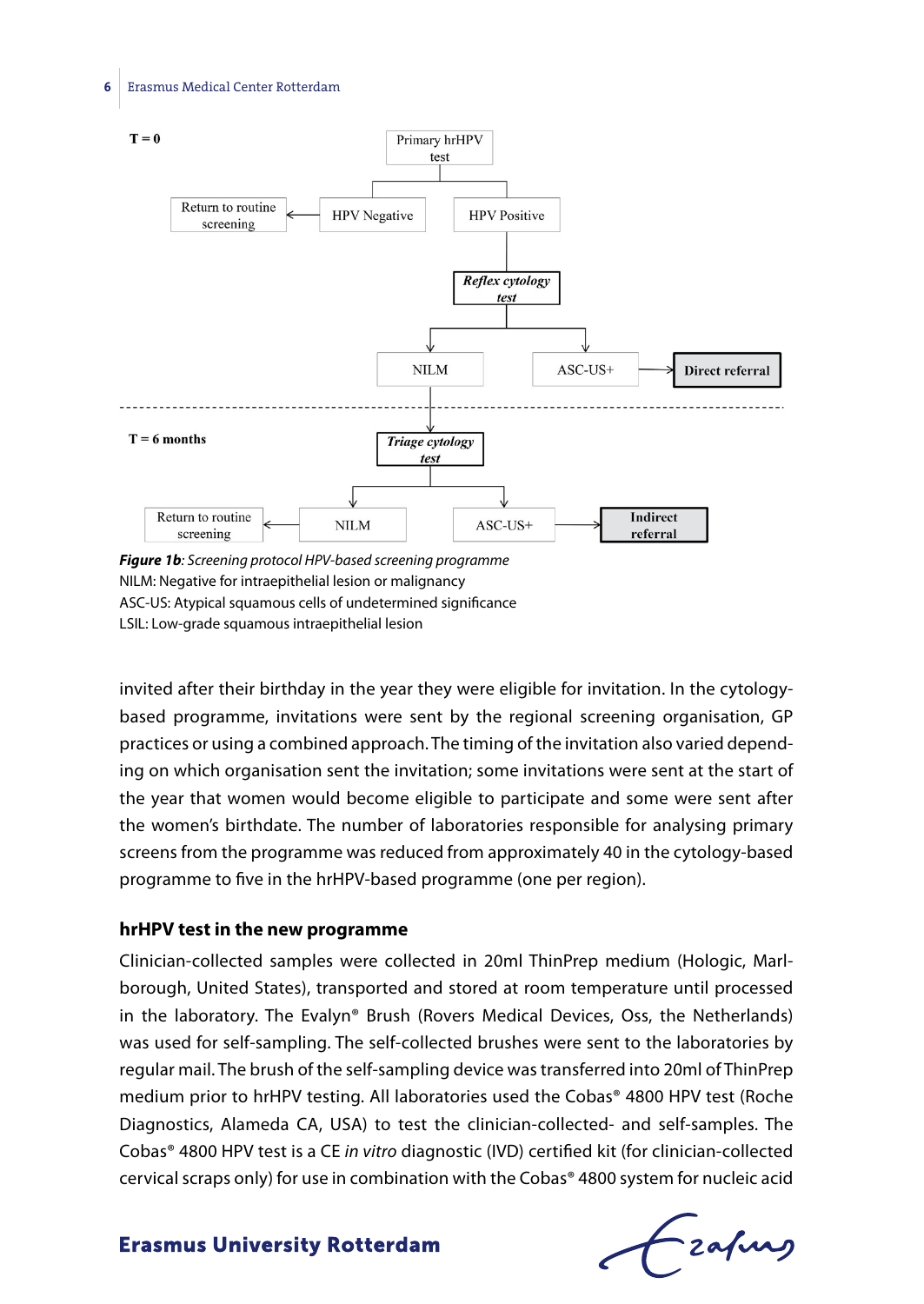extraction, PCR setup, real-time PCR amplification and result analysis. As part of the assay procedure, each sample was also tested for the presence of human cells by amplification of the human beta-globin gene. The clinical performance of the Cobas® 4800 system has been validated using Dutch samples,<sup>14</sup> and the Evalyn® Brush was compared with lavage self-sampling in a Dutch population and found to have equivalent performance.<sup>15</sup> All tests used in the hrHPV-based programme were selected through a tendering process.

#### **Study design and data source**

This study is a longitudinal, retrospective population-based cohort study. We obtained results of primary screening tests and any associated follow-up from the Dutch nationwide registry of histo- and cytopathology (PALGA) for two cohorts. The cytology cohort consisted of women who participated in the cytology-based screening programme between 1 January 2015 and 31 March 2016 (maximum follow-up of 40 months). The hrHPV cohort consisted of women who participated between 1 January 2017 and 30 June 2018 in the hrHPV screening programme (maximum follow-up of almost 21 months). An inclusion period of 18 months was used for the hrHPV cohort to compensate for the phased implementation of the new programme (see Additional file 1).

All pathology laboratories in the Netherlands are linked to PALGA.<sup>11</sup> Identification of women is based on their birthdate and up to the first eight letters of their surname (maiden name is used for married women) and allows linkage of tests belonging to the same woman, enabling individual screening histories to be followed. For all primary and follow-up tests, the corresponding advice codes were analysed. Age was defined as the woman's age at the time of the primary screening test, classified into five-year age groups. Given differences in invitation policies between the two programmes, slightly different age ranges have been used for the hrHPV cohort and the cytology cohort (see Additional file 1).

#### **Data analysis**

To compare the performance of the hrHPV-based screening programme with the cytology-based screening programme, we calculated indicators in three categories: *participation* (participation rate), *referral* (screen positivity rate, positive cytology among screen positive women, referral rate from primary screening (direct referral), referral rate from follow-up smear (indirect referral) and total referral rate (direct and indirect referrals combined)) and *detection* (findings after referral per 1,000 screened women, number of positive screen test results/number of referrals for colposcopy per detected CIN2+ or CIN3+ lesion).

The participation rate was defined by the number of primary screening tests divided by the number of women eligible for screening. The number of eligible women was estimated from the number of women in the Dutch population who would reach screening

frafing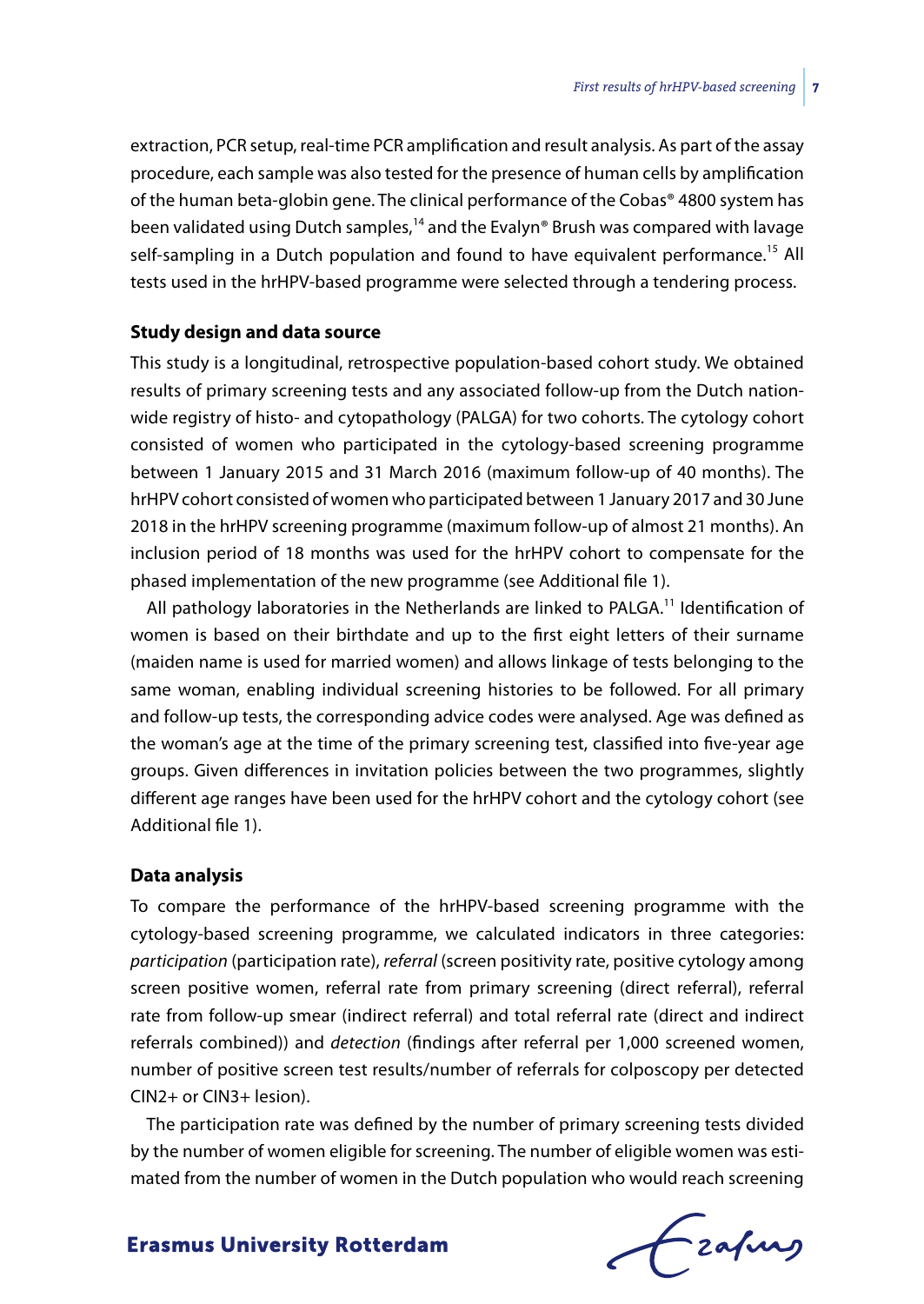age in 2015 or 2017 (i.e. aged 29, 34, etc.) on 1 January 2015 for the cytology cohort and on 1 January 2017 for the hrHPV cohort. This data was obtained from Statistics Netherlands<sup>16</sup> and adjusted for the risk of having their cervix removed by hysterectomy.<sup>17</sup>

Referrals were identified based on advice codes recorded in PALGA and could be direct or indirect (see Additional file 1). Overdiagnosis and false positive screening results are recognised harms of screening.<sup>18</sup> Screen positivity and referrals can lead to psychological distress<sup>19,20</sup> and colposcopy itself can result in physical symptoms.<sup>21</sup> As such, we considered screen positivity and referral to be proxies for potential harms. To estimate the harms-benefits ratio of screening, we calculated the number of screen positives and number of referrals per detected CIN2+ and CIN3+ case. Detailed information about data definitions can be found in Additional file 1.

All analyses were performed using IBM SPSS Statistics 24. Chi-squared tests were performed to compare differences between proportions. *p* values of 0.05 or less were statistically significant.

#### **RESULTS**

#### **Participation**

A total of 454,573 women eligible for screening invitation in 2017 participated in the hrHPV-based programme between 1 January 2017 and 30 June 2018 and 483,146 women eligible for screening invitation in 2015 participated in the cytology-based programme between 1 January 2015 and 31 March 2016. Women ranged in age from 29 to 61 years.

Figure 2 shows that the overall participation rate in 2017 in the hrHPV-based programme was significantly lower than in the cytology-based screening programme in 2015 (64% in 2015 compared with 61% in 2017; *p* < 0.001). The participation rate in the hrHPV-based programme was lower in all age groups. The biggest difference was found in age group 45-49 years (68% in 2015 compared with 63% in 2017; *p* < 0.001). Differences in participation rates were statistically significant for all age groups (*p* < 0.001).

The percentage of inadequate cytology smears recorded at primary screening as a proportion of all primary screening reduced from 1.6% in 2015 to 0.1% in 2017 (*p* < 0.001).

Of all women participating in the hrHPV-based programme, 8% used the self-sampling kit (i.e. 36,295 self-sampled compared with 418,278 clinician-collected) (Figure 3).

#### **Referral**

Figure 4 shows that the proportion of women with a positive screen test was significantly higher in the hrHPV-based programme than in the cytology-based programme

frafing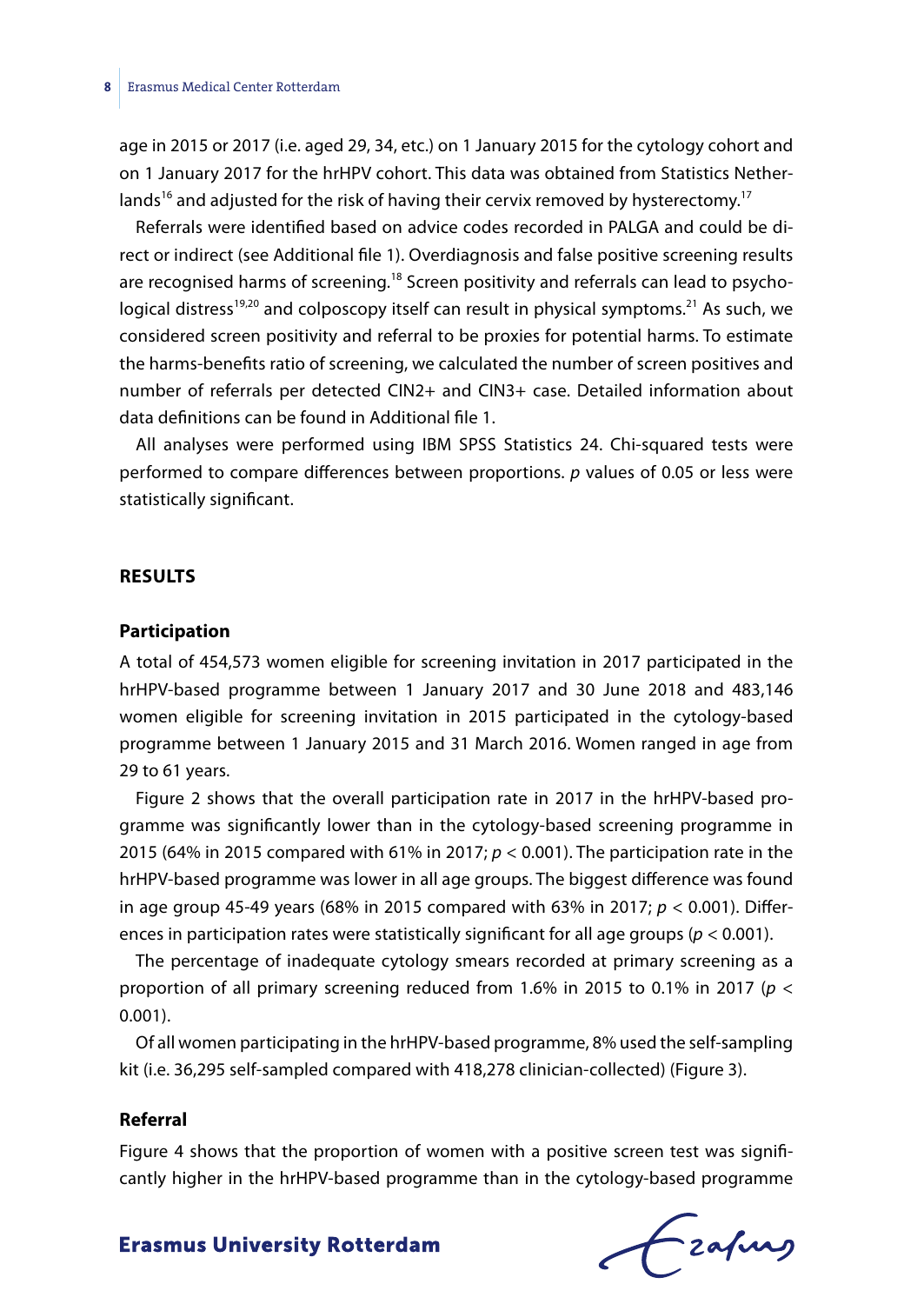



\* Pearson's chi-square test significantly different between test types (*p* < 0.001).

(increased from 5% in 2015 to 9% in 2017;  $p < 0.001$ ). Related to this, we found that the proportion of women referred to the gynaecologist also significantly increased (from 1% in the cytology-based programme to 3% in the hrHPV-based programme; *p* < 0.001). The increase in screen positive tests and in the referral rate were largest in women aged 30-34 years, where the proportion of positive screen tests increased from 9% in the cytology-based programme to 21% in the hrHPV-based programme (*p* < 0.001) and the referral rate increased from 3% to 8% (*p* < 0.001).

In the hrHPV-based programme, we found a significantly higher hrHPV positivity rate in clinician-collected than in self-collected samples (9.2% vs 7.6%; *p* < 0.001). In addition, amongst hrHPV-positive women, more women had a cytological abnormality after selfsampling than clinician-collected sampling (37.2% vs 32.2%; *p* < 0.001) (Figure 3).

#### **Detection**

Figure 5 shows per 1,000 women screened, the total number of referrals (both direct and indirect) to the gynaecologist and the number of CIN2+ lesions detected after referral.

frafing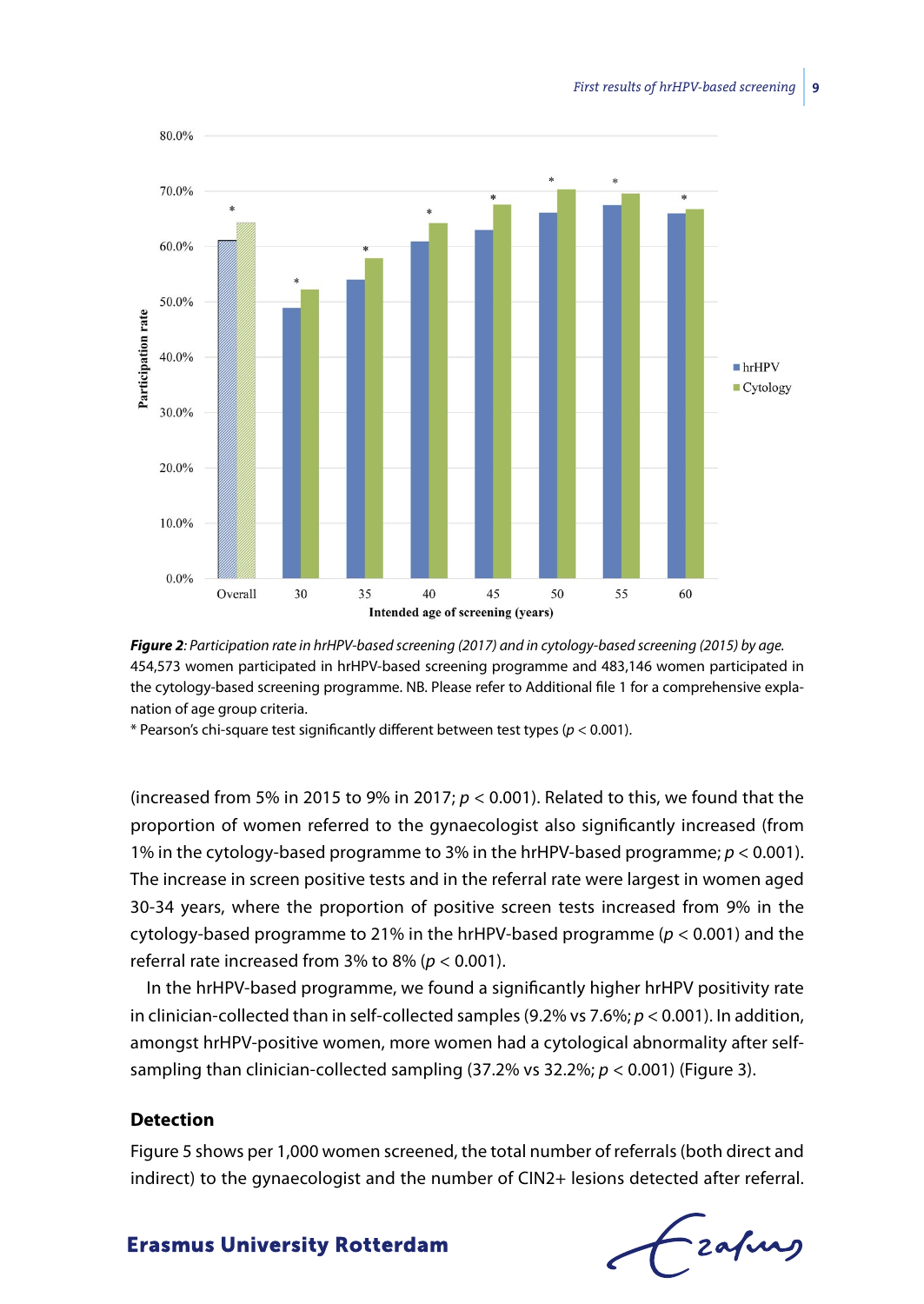



**Fiqure 3:** Flowchart of participation, referral and detection within the new hrHPV-based screening programme. 2017 cohort. *Figure 3: Flowchart of participation, referral and detection within the new hrHPV-based screening programme, 2017 cohort.*

Pearson's chi-square test significantly different for hrHPV positivity, direct referral rates and follow-up smear (p < 0.001) and CIN2+ detection rates from direct referral (p Pearson's chi-square test significantly different for hrHPV positivity, direct referral rates and follow-up smear (*p* < 0.001) and CIN2+ detection rates from direct referral (*p* = 0.002) between clinician-collected and self-sampling. = 0.002) between clinician-collected and self-sampling.

Pearson's chi-square test not significantly different for proportions of histology or cytology tests (from direct referral; *p* = 0.805, from indirect referral; *p* = 0.042), indirect referral rate (*p* = 0.974), proportions with recommendation to await next screening invitation (*p* = 0.884), CIN2+ detection rates from indirect referral (*p* = 0.319) between Pearson's chi-square test not significantly different for proportions of histology or cytology tests (from direct referral;  $p=0.805$ , from indirect referral;  $p=0.042$ ), indirect referral rate ( $p = 0.974$ ), proportions with recommendation to await next screening invitation ( $p = 0.884$ ), CIN2+ detection rates from indirect referral ( $p = 0.319$ ) between clinician-collected and self-sampling. clinician-collected and self-sampling.

sampling arm only). Cytology was assessed in 90.1% of hrHPV positive cases in the self-sampling arm. Repeat cytology because of inadequate cytology quality after a positive screen result was recommended in 1.3% of clinician-collected cases and 1.6% of self-sampling cases with cytology (1.3% of self-sampling cases had other a positive screen result was recommended in 1.3% of clinician-collected cases and 1.6% of self-sampling cases with cytology (1.3% of self-sampling cases had other recommendations). Repeat cytology because of inadequate cytology quality in a follow-up smear at 6 months was recommended in 1.5% of clinician-collected cases NB. Sum of advice after screening will not be 100% due to a proportion of screens with repeat cytology due to inadequate cytology quality or loss to follow-up (selfsampling arm only). Cytology was assessed in 90.1% of hrHPV positive cases in the self-sampling arm. Repeat cytology because of inadequate cytology quality after ecommendations). Repeat cytology because of inadequate cytology quality in a follow-up smear at 6 months was recommended in 1.5% of clinician-collected cases NB. Sum of advice after screening will not be 100% due to a proportion of screens with repeat cytology due to inadequate cytology quality or loss to follow-up (selfand 1.8% of self-sampling cases. and 1.8% of self-sampling cases.

Lzafurs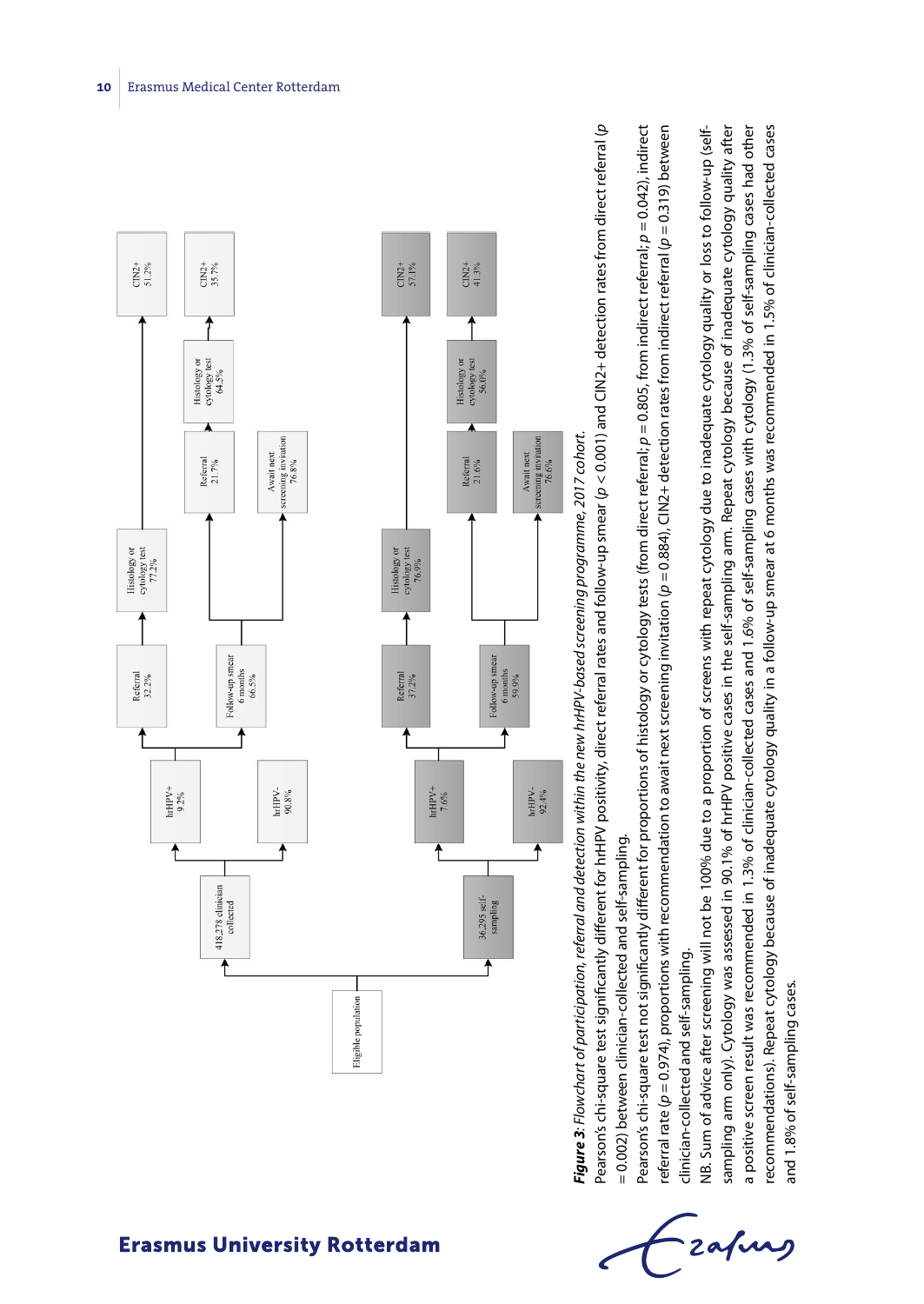The number of referrals increased from 20 to 39 per 1,000 women screened, and the CIN2+ detection rate increased from 11 to 14 per 1,000 women screened ( $p < 0.001$ ). Overall, the referral rate doubled and the CIN2+ detection rate increased by 34% (*p* < 0.001). For the youngest age group, the referral rate increased by 92% (*p* < 0.001) and the CIN2+ detection rate by 30% (*p* < 0.001).

Cytology or histology was performed in 77% of women directly referred to the gynaecologist in the hrHPV-based programme (Figure 3). In the remaining 23%, only colposcopy was performed after referral or women were lost to follow up. In case of indirect referrals, in 64.5% of clinician-collected or 56.0% of self-sampling ( $p = 0.974$ ) cytology or histology was performed. The CIN2+ detection rate after cytology or histology varied across the four different groups in the hrHPV-based programme: from 35.7%



#### *Figure 4: Screen positivity and direct referral rates by screening programme and age.*

Cytology-based screening results are based on the 2015 screening cohort and hrHPV-based screening results are based on the 2017 screening cohort. Screen positivity in the hrHPV-based screening programme is hrHPV-positive, irrespective of reflex cytology results. 454,573 women participated in hrHPV-based screening programme and 483,146 women participated in the cytology-based screening programme. NB. Please refer to Additional file 1 for a comprehensive explanation of age group criteria.

\* Pearson's chi-square test significantly different for screen positivity rates between test types (*p* < 0.001).

† Pearson's chi-square test significantly different for referral rates between test types (*p* < 0.001).

Frafing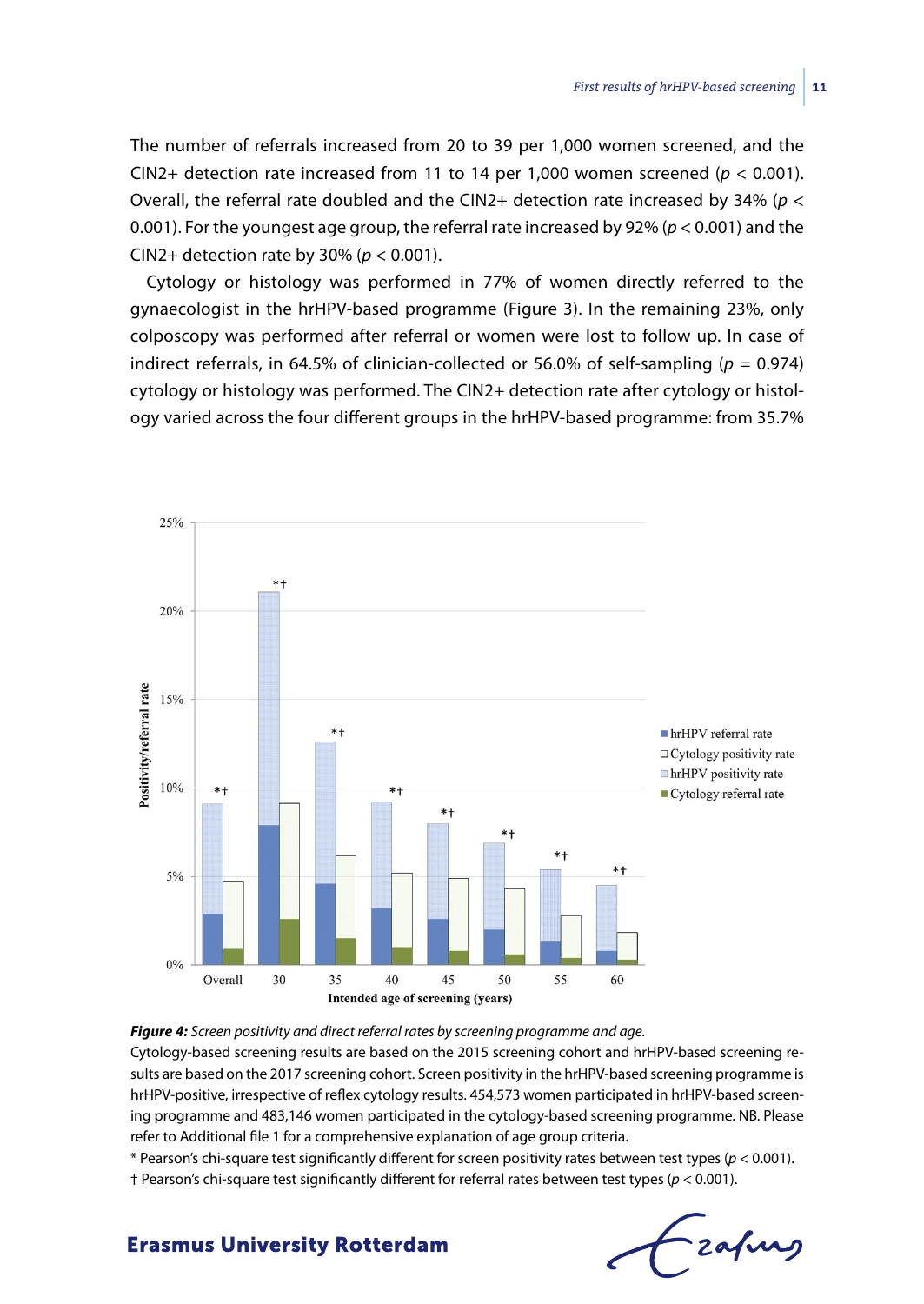

*Figure 5: Total referral and CIN2+ detection rates in all screened women by screening programme and age.* Cytology-based screening results are based on the 2015 screening cohort and hrHPV-based screening results are based on the 2017 screening cohort. 454,573 women participated in hrHPV-based screening programme and 483,146 women participated in the cytology-based screening programme. Referral rates include direct and indirect referrals. NB. Please refer to Additional file 1 for a comprehensive explanation of age group criteria.

\* Pearson's chi-square test significantly different for referral rates between test types (*p* < 0.001).

† Pearson's chi-square test significantly different for CIN2+ detection rates between test types (*p* < 0.001).

in indirect referred women after a clinician collected sample to 57.1% in direct referred women after self-sampling (Figure 3).

Table 1 shows the different findings after direct and indirect referrals for the hrHPVbased and cytology-based programmes. We found that in the hrHPV-based programme after referral, approximately 2.2 times more clinically irrelevant findings were found (i.e. 'cytology only', 'no dysplasia' or CIN1), compared with approximately 1.3 times more clinically relevant findings (i.e. CIN2, CIN3 and cancer).

#### **Harms versus benefits**

Table 2 shows the number of positive screen test and number of referrals (i.e. 'harms') per CIN2+ and CIN3+ lesion detected (i.e. 'benefits') in one screening round, for both the hrHPV-based and cytology-based screening programme. We found that in the new programme, the harms per benefit increased by approximately 45% in one screening round for CIN 2+ lesions and by 51% for CIN3+ lesions. For example, to detect one CIN3+

frafing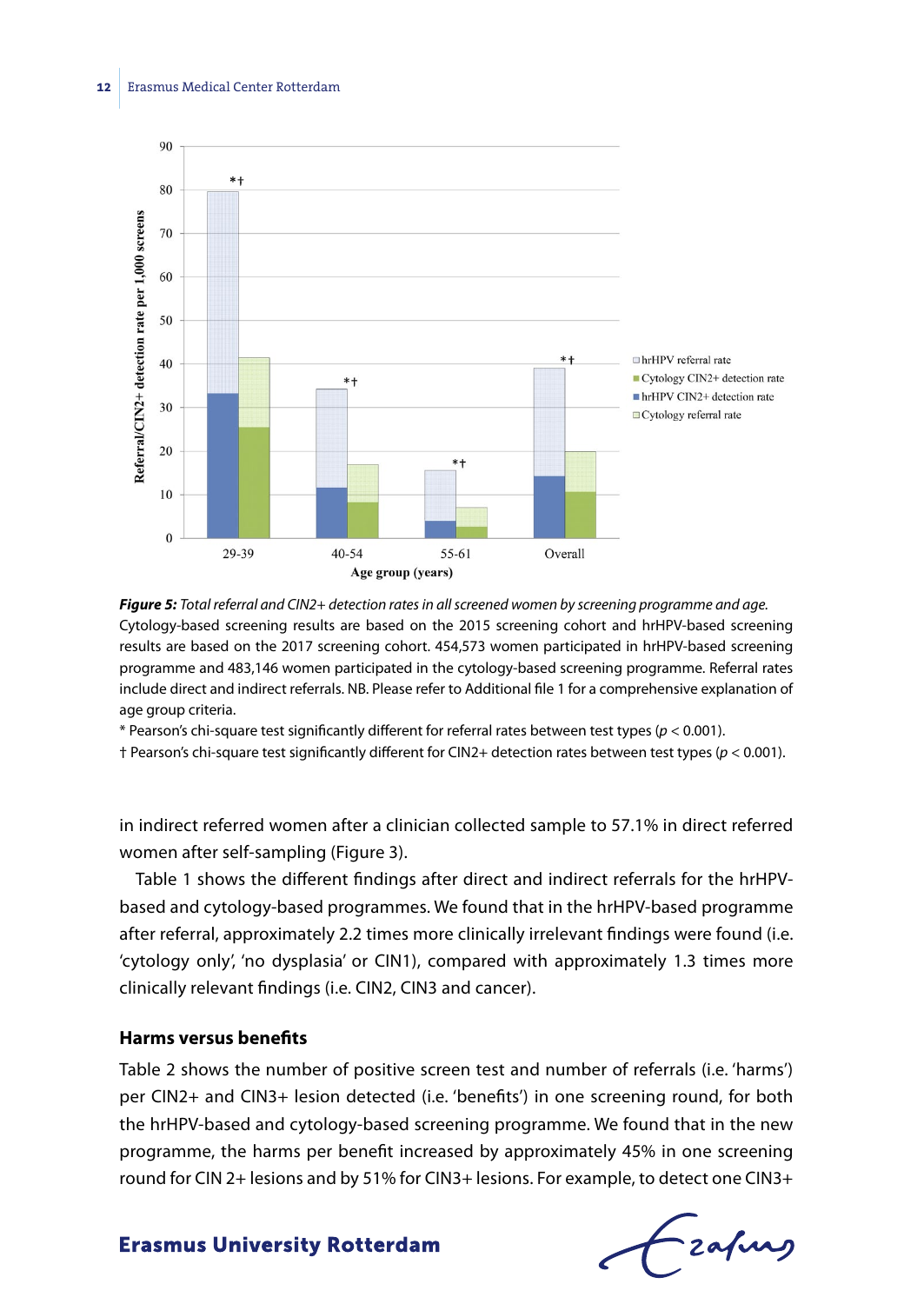| Rate per 1,000                                                                                                                                                                                                                                                 |               |          |                 |                  | ≧                |                  |                  |                   |                |                |               |                | Cytology        |                    |                  |                |
|----------------------------------------------------------------------------------------------------------------------------------------------------------------------------------------------------------------------------------------------------------------|---------------|----------|-----------------|------------------|------------------|------------------|------------------|-------------------|----------------|----------------|---------------|----------------|-----------------|--------------------|------------------|----------------|
| screened                                                                                                                                                                                                                                                       |               | Direct** |                 |                  |                  | Indirect**       |                  |                   |                | Direct**       |               |                |                 | Indirect**         |                  |                |
| women                                                                                                                                                                                                                                                          | Overall       | 29-39    | 40-54           |                  | 55-61   Overall  |                  |                  | 29-39 40-54 55-61 | <b>Overall</b> |                | 29-39 40-54   |                | 55-61   Overall | 29-39 40-54        |                  | 55-61          |
| with cytology or<br>histology test*<br>No follow-up                                                                                                                                                                                                            | $\frac{0}{6}$ | 12.5     | 5.2             | 23               | 3.4              | $\overline{6.0}$ | $\overline{3}$ . | $\ddot{6}$        | $\overline{0}$ | $\frac{8}{2}$  | 0.4           | 0.4            | 23              | 4.0                | 23               | 03             |
| Cytology only                                                                                                                                                                                                                                                  | 0.7           |          | $\frac{6}{10}$  | 0.4              | $\overline{c}$   | $\frac{3}{2}$    | $\overline{0}$   | $\overline{c}$    | 0.2            | 0.2            | $\sim$        | $\overline{c}$ | 0.2             | $0.\overline{3}$   | $\overline{0.2}$ | $\overline{c}$ |
| No dysplasia                                                                                                                                                                                                                                                   | 3.9           | بر<br>ف  | 3.9             | 2.0              | $\frac{0}{1}$    | 2.6              | $\frac{5}{1}$    | $\overline{0}$    | 0.6            | $\frac{8}{2}$  | <b>S.O</b>    | $\frac{5}{2}$  | $\frac{8}{1}$   | 2.8                | $\frac{8}{1}$    | 0.9            |
| <b>CINT</b>                                                                                                                                                                                                                                                    | 6.3           | œ        | 5.6             | 2.4              | $\overline{2.1}$ | 3.8              | 2.1              | $\overline{0}$    | 0.9            | $\overline{1}$ | $\frac{8}{2}$ | $\ddot{0}$     | 3.0             | 5.8                | 3.0              | $\frac{6}{2}$  |
| <b>CIND</b>                                                                                                                                                                                                                                                    | 4.7           | ڢ        | $\frac{4.0}{4}$ | $\ddot{ }$       | $\ddot{ }$ .     | 2.2              | $\overline{1}$   | S.O               | 2.0            | 4.7            | $\ddot{5}$    | 8.6            | 23              | 4.8                | $\overline{2.1}$ | $\overline{0}$ |
| <b>SAD</b>                                                                                                                                                                                                                                                     | 6.9           | Ņ        | 53              | $\overline{1.7}$ | $\Xi$            | 2.4              | 0.8              | $\frac{5}{2}$     | 4.9            | 12.5           | 3.5           | $\overline{0}$ | $\overline{14}$ | 3.5                | $\overline{5}$   | $\frac{3}{2}$  |
| Cancer                                                                                                                                                                                                                                                         | 0.4           | ö        | $\sim$          | 5                | C.O              | $\overline{0}$   | $\overline{0}$ . | 0.0               | $\frac{3}{2}$  | 0.6            | 03            | $\overline{c}$ | O.O             | $\overline{\circ}$ | o.o              | $\overline{0}$ |
| N.B. Cases with a histological record that is coded as no diagnosis (average of 1.2% of total cases) are included in the denominator but not presented in the table. Please<br>refer to Additional file 1for a comprehensive explanation of age group criteria |               |          |                 |                  |                  |                  |                  |                   |                |                |               |                |                 |                    |                  |                |

refer to Additional file 1for a comprehensive explanation of age group criteria. comprenensive explanation of a general criteria. erer co Aggiural rile

\* These women are referred for colposcopy but no follow up examination has been registered in PALGA. These women are either lost to follow up or only colposcopy is \* These women are referred for colposcopy but no follow up examination has been registered in PALGA. These women are either lost to follow up or only colposcopy is performed.

\*\* Pearson's chi-square test significantly different for the distribution of outcomes between test types (p < 0.001). \*\* Pearson's chi-square test significantly different for the distribution of outcomes between test types (*p* < 0.001).

- zafung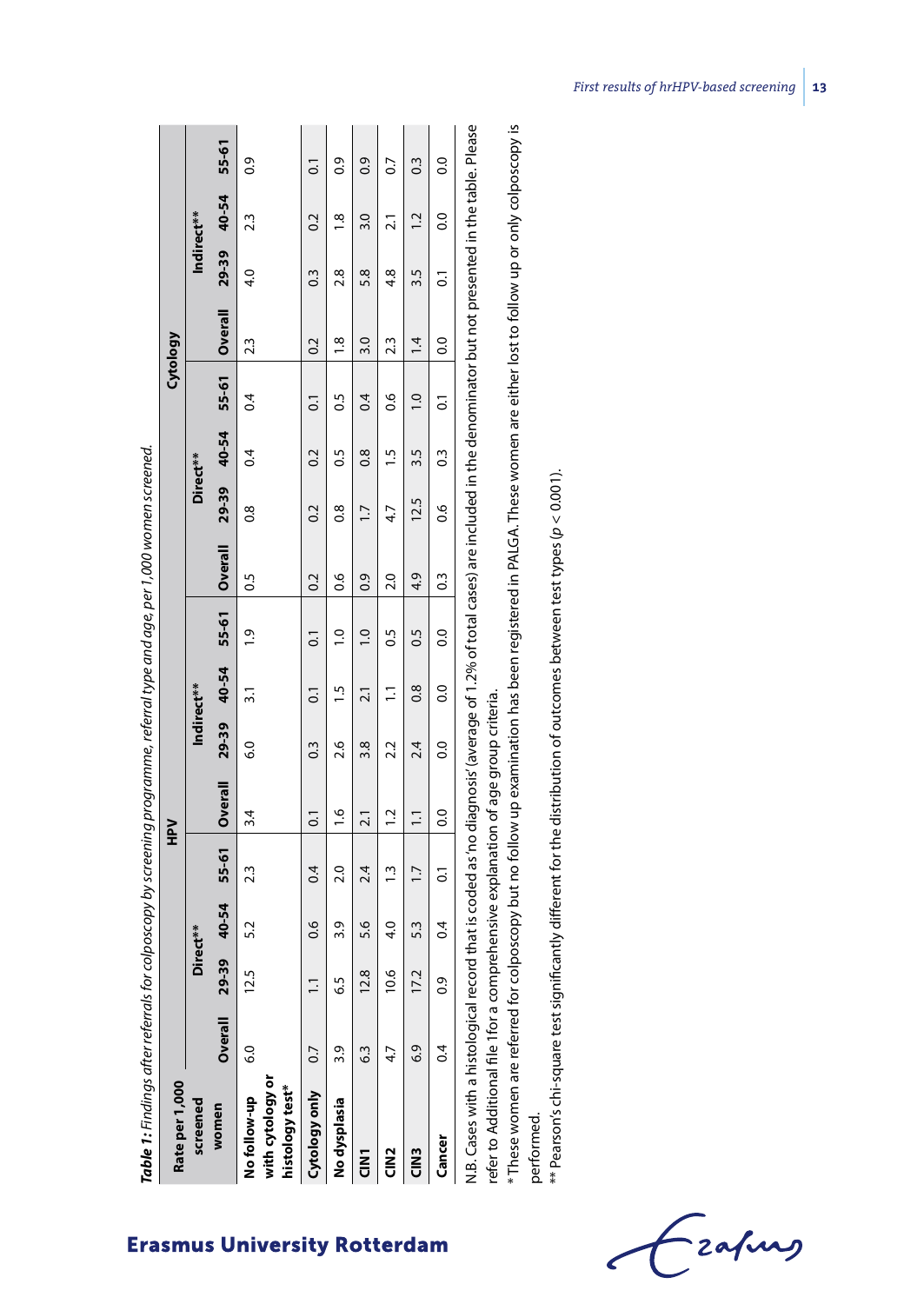|                            |         | Cytology                | <b>HPV</b> | Difference per round (%) |
|----------------------------|---------|-------------------------|------------|--------------------------|
|                            |         | <b>POSITIVE SCREENS</b> |            |                          |
|                            |         | Total*                  |            |                          |
| <b>Number of positives</b> | $CIN2+$ | 4.4                     | 6.3        | 44                       |
| needed to detect one:      | $CIN3+$ | 7.2                     | 10.8       | 50                       |
|                            |         | <b>REFERRALS</b>        |            |                          |
|                            |         | Total*                  |            |                          |
| <b>Number of referrals</b> | $CIN2+$ | 1.9                     | 2.7        | 47                       |
| needed to detect one:      | $CIN3+$ | 3.0                     | 4.6        | 53                       |
|                            |         | <b>HSIL</b>             |            |                          |
| <b>Number of referrals</b> | $CIN2+$ | 1.3                     | 1.3        | $-2$                     |
| needed to detect one:      | $CIN3+$ | 1.8                     | 1.8        | $-2$                     |
|                            |         | <b>ASC-US/LSIL</b>      |            |                          |
| <b>Number of referrals</b> | $CIN2+$ | 3.0                     | 4.7        | 57                       |
| needed to detect one:      | $CIN3+$ | 7.5                     | 12.0       | 60                       |

*Table 2: Number of positive screen tests and number of referrals per detected CIN2+ or CIN3+ lesion.*

NB. Triage algorithms for ASC-US/LSIL screens differ between the cytology-based and hrHPV-based programmes; in the hrHPV-based programme, all hrHPV-positive, ASC-US/LSIL screens are directly referred whereas, in the cytology-based programme, ASC-US/LSIL screens were triaged for repeat cytology after six months.

\* Total include all positive hrHPV tests irrespective of the reflex cytology result (includes hrHPV-positive screens with reflex cytology of NILM, inadequate or missing).

lesion in the cytology-based programme, 3.0 women where referred, compared to 4.6 in the hrHPV-based programme. This difference was mostly due to the increase in referrals of hrHPV-positive screens with ASC-US/LSIL cytology in the hrHPV-based programme, which stemmed from a national policy change to refer, rather than observe, hrHPVpositive screens with ASC-US/LSIL results.

#### **DISCUSSION**

#### **Main findings**

The nationwide implementation of primary high-risk HPV DNA screening in the Netherlands has been successful, with the programme now fully implemented and results generally as expected, apart from a lower than anticipated participation rate. In the first year, we observed a participation rate of 61%, which was lower than observed in the previous cytology-based programme (64%). Screen positivity was higher in the hrHPVbased programme. The cytology programme recommended observation of ASC-US/ LSIL results, while the hrHPV-based programme recommended colposcopic referral for

frafing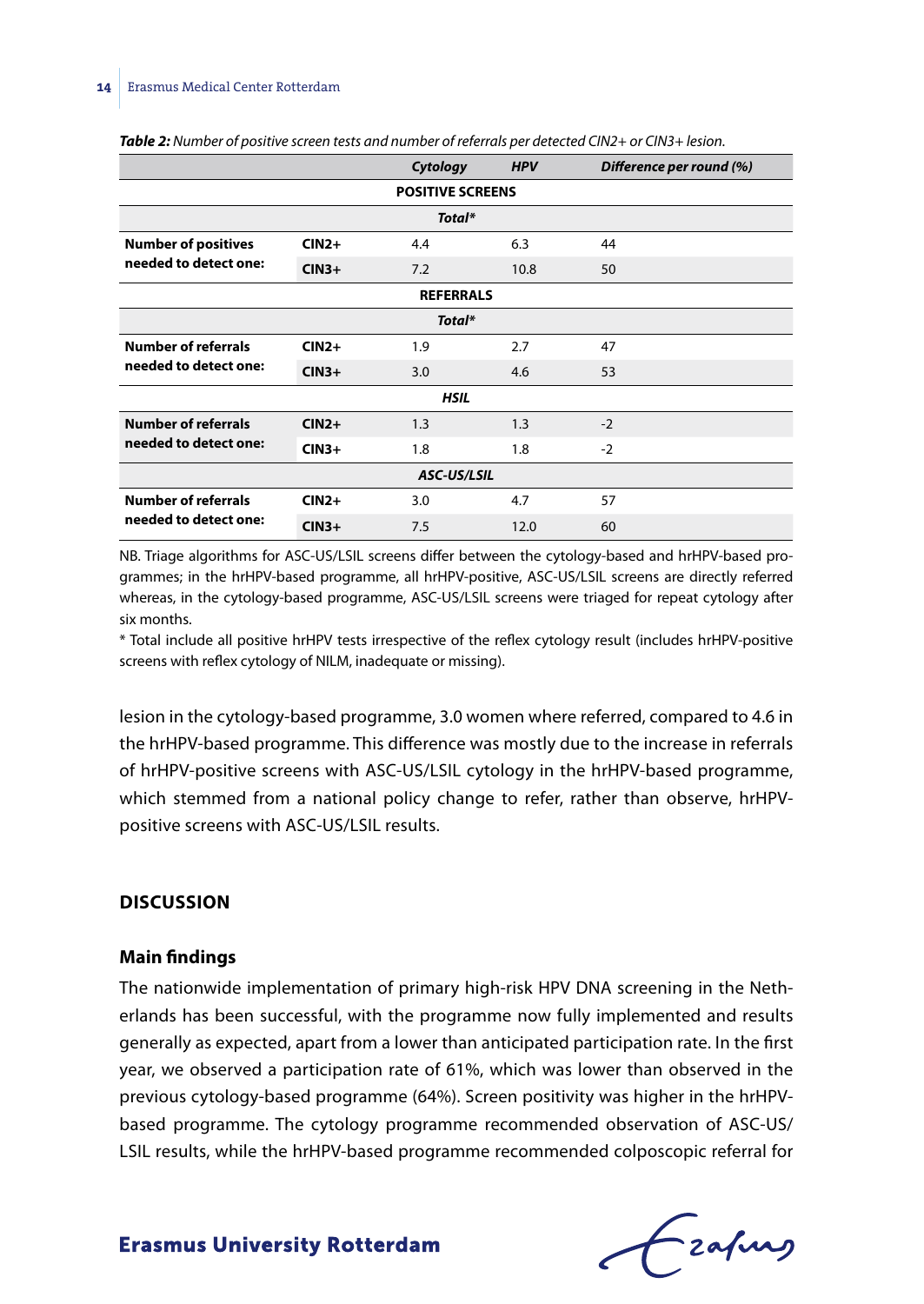hrHPV-positive, ASC-US/LSIL results. As expected, this increased both the number of colposcopic referrals and CIN2+ lesions detected.

#### **Factors influencing participation rates**

The introduction of self-sampling had been expected to increase participation, as a previous Dutch study (PROHTECT) found that screening non-attenders who were offered self-sampling were more likely to be screened than non-attenders.<sup>22</sup> While 8% of screened women used self-sampling, this did not increase overall participation, suggesting that switching is occurring. Information about switching was not publicly reported in 2017 official monitoring report, $^{23}$  and further research is needed into the characteristics of women who choose for self-sampling to provide reliable estimates of this indicator. One important difference between PROHTECT and the real-world implementation was that women needed to opt-in to self-sampling in the screening programme. Secondly, the four-month waiting period for the self-sampling kit may have delayed uptake of screening amongst women who opted-in. The self-sampling kit may be used by women who find it more convenient than attending the GP; one of the main reasons identified in a Dutch study for using a self-sampling kit.<sup>24</sup> Finally, although self-sampling is generally acceptable to women, $12$  23% of self-sampling kits requested by the 2017 cohort have not yet been returned (as of December 2018; personal communication, RIVM, 21 December 2018). Although the return of these kits would not have a large effect on overall participation, the reasons for not returning them should be further investigated.

Organisational factors, such as the phased roll-out of the new programme and changes in the invitation process may also have resulted in lower participation. Due to the phased roll-out of the new programme over the first quarter of 2017, women had less time to take up their screening invitations compared with the cytology-based programme, although we still observed a lower participation rate when calculating it based on 18 months of data. If the phased implementation is the cause of lower participation, we would expect participation to increase in coming months. In the cytology-based programme, GP practices could invite patients for screening, rather than women receiving an invitation from the regional screening organisation. Women who received invitations sent from GP practices were more likely to participate in the cytology-based programme than women who received invitations from screening organisations.<sup>25</sup> Discontinuing the involvement of GP practices in the invitation and reminder process may have led to a decline in participation, as invitations are now sent from organisations that may be unfamiliar to women; this needs further investigation.

#### **Comparison with other studies**

The hrHPV positivity rate was higher than anticipated at 9.1%, as a previous populationbased Dutch study (DuSC) found a hrHPV positivity rate of 8% amongst women of

frafing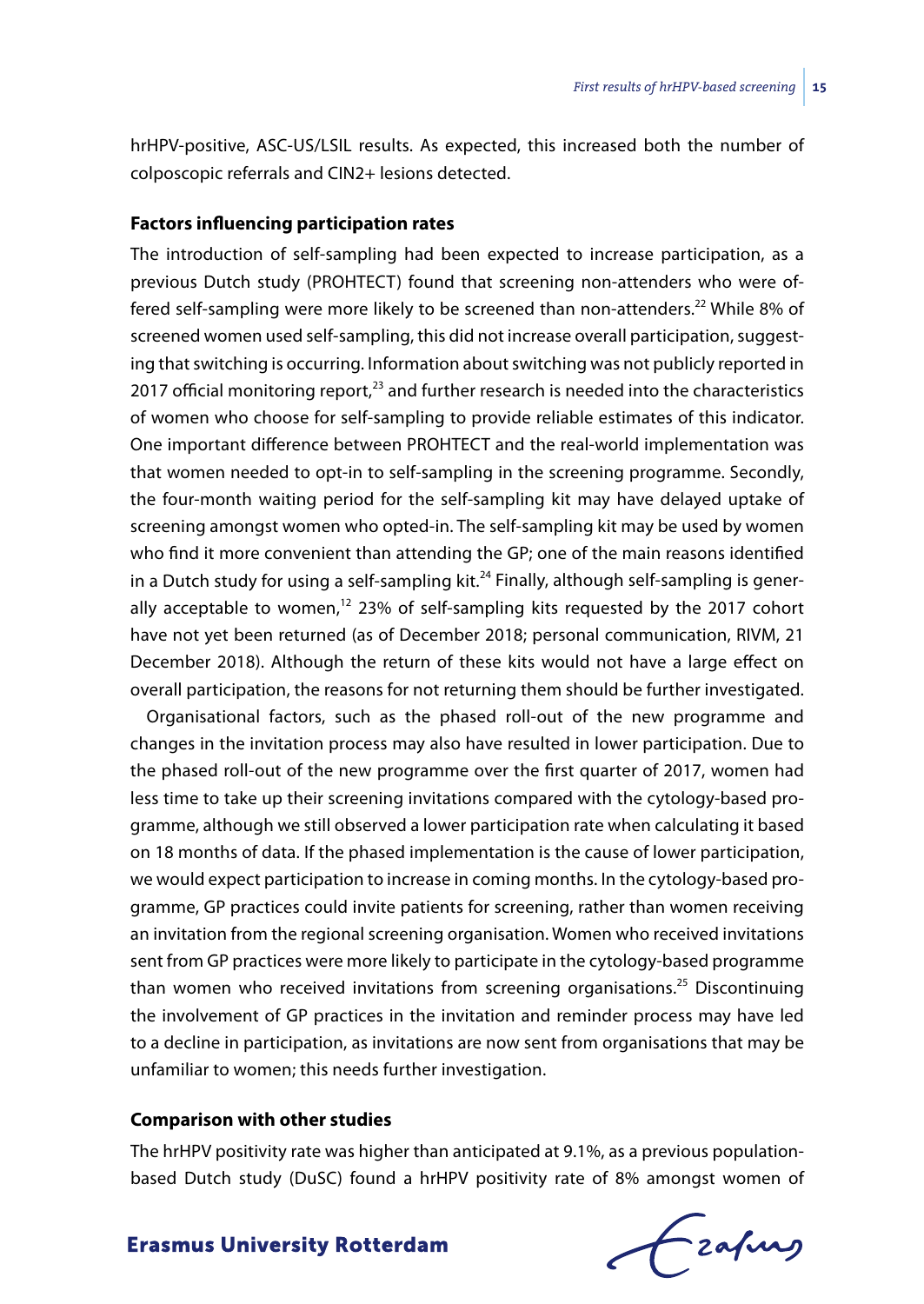screening age.<sup>26</sup> This difference may be explained by differences in sociodemographic characteristics of women participating in the programme overall and the women included in DuSC. It could also be that there has been an increase in the incidence of hrHPV infections over time. The higher than expected hrHPV positivity rate may explain differences between the estimated referral rate of 3.4% (based on modelling)<sup>6</sup> and the observed referral rate of 3.9%. We found 48.2% CIN2+ detection in all women with histologically confirmed diagnosis, which was higher than the rate predicted by modelling (45%), which may be due to differences in the assumed test characteristics and the real-world performance of the hrHPV test.<sup>6</sup>

One surprising finding was that hrHPV positivity was lower in self-samples than in the clinician-collected samples, contrary to previous Dutch studies. One population-based study found higher hrHPV positivity in self-samples than in clinician-collected samples<sup>12</sup> and one randomised non-inferiority trial (IMPROVE) found equivalent hrHPV positivity between the two test types, although IMPROVE used a different clinician-collected test than is used in the screening programme.<sup>27</sup> Despite this, we found higher  $CIN2+$ detection in self-sampling than in clinician-collected sampling. This may indicate that the self-sampling test has a higher CIN2+ specificity than the clinician-collected test, in contrast to results from IMPROVE, which reported CIN2+ specificity of the self-test was non-inferior (relative accuracy of 1.00).<sup>27</sup> Further analysis of the self-sampling kit within the screening programme is needed, controlling for background risk and population factors.

#### **Triage of hrHPV-positive women**

A higher CIN2+ detection rate was found in the hrHPV programme than in the cytologybased programme. This was expected based on the results of four large randomised trials of HPV screening.<sup>1</sup> However, in the new hrHPV screening programme, more referrals per screening round were needed to detect one CIN2+ lesion compared with cytology-based screening, mainly due to an increase in the number of referrals amongst women with ASC-US/LSIL cytology. This increase potentially leads to more harms for women, including anxiety for women unnecessarily referred<sup>19</sup> or potential overtreatment of low-grade lesions. Therefore, optimising triage to reduce unnecessary referrals should be a priority. Different triage strategies for hrHPV-positive screens have been proposed, including (but not limited to) p16/Ki67 dual staining, hrHPV genotyping, methylation, HPV E6 protein assays or combinations of these strategies.<sup>28</sup> Risk-based management could also be explored, in which risk factors (such as a woman's screening history) are taken into account when triaging hrHPV-positive, ASC-US primary screens.<sup>29</sup> The performance of additional triage tests in the Dutch setting, as well as the feasibility of implementation and any impacts on programme cost-effectiveness and the balance of harms versus benefits of the screening programme need to be considered prior

frafing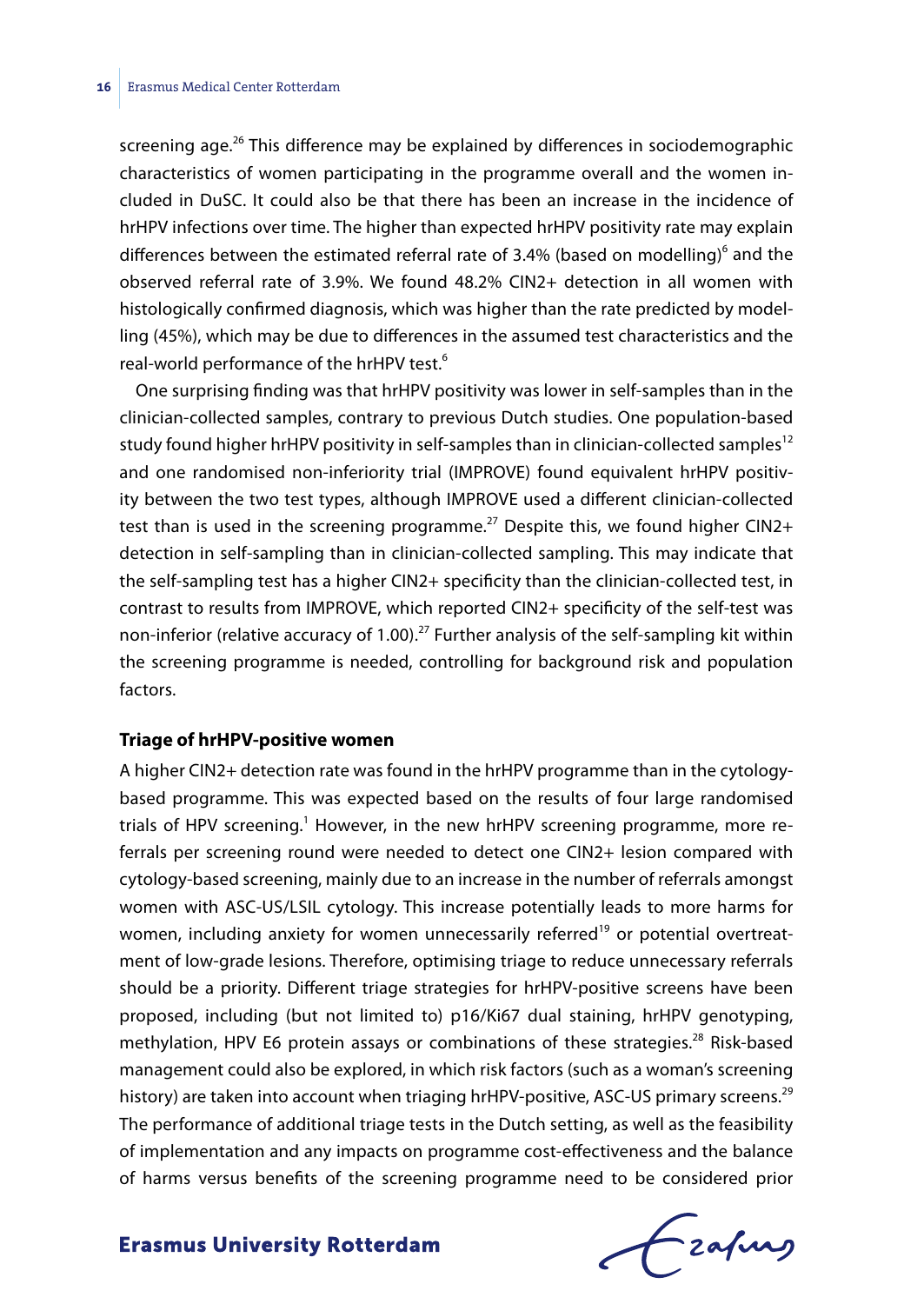to changing the triage algorithm. The harms benefits ratio of the old cytology-based programme was considered acceptable in the Netherlands, and while in one round of screening the hrHPV-based screening programme had a more unfavourable balance, reducing the number of total screening rounds in the hrHPV-based programme (from seven to five for many woman) will result in similar overall life-time harms-benefits ratio to that of the cytology-based programme.

#### **International comparisons**

In several countries, hrHPV-based screening has been implemented, but published results are only available from Italy and Turkey. In Italy, HPV-based screening was implemented in 2012 in 19 screening programmes across ten regions. The direct referral rate from the Italian programme was comparable with the Dutch programme at 2.9%.<sup>10</sup> In 2014, primary HPV screening was implemented in Turkey; however, direct comparison of results is difficult due to a low participation rate (36.5%) and incomplete histological follow-up data.<sup>9</sup> Neither study compared hrHPV-based screening with cytology-based screening. In general, the quality of a cytology-based programme influences such a comparison. In the Netherlands, the quality of the cytology-based programme was consistently high, with low rates of unsatisfactory smears and a high positive predictive value for CIN2+ lesions compared with other European countries.<sup>30</sup> In a country with a less highly-performing cytology programme, the incremental effects of HPV-based screening versus cytology-based screening would be different.

#### **Future implications for hrHPV in partly vaccinated cohorts**

Given the increased sensitivity of hrHPV testing for CIN2+ lesions, detection rates are expected to be higher in the first round, as both prevalent and incident lesions are detected. As the programme reaches a steady state, and fewer prevalent lesions are detected, we expect that detection of CIN3+ lesions will decrease, as seen in the POBASCAM trial.<sup>31</sup> Therefore, it will be necessary to compare results from the first and subsequent screening rounds. In the Netherlands, hrHPV vaccination was offered in a catch-up programme to girls aged 13 to 16 years in 2009, meaning the first cohort of partly vaccinated women will be eligible for screening in 2023. This may necessitate changes to the programme, due to an anticipated reduction in HPV16/18 infections. Modelling has shown that with herd immunity levels greater than 50%, a reduction in the number of screening rounds may need to be considered to maintain programme cost-effectiveness in the Netherlands.<sup>32</sup> Finally, for full evaluation of the new screening programme, calculation of interval cancer incidence is essential to approximate the sensitivity of one screening round. Women are at highest risk of an interval cancer diagnosis four to six years after a negative screen,<sup>33</sup> as the screening interval is five years. As

Frahing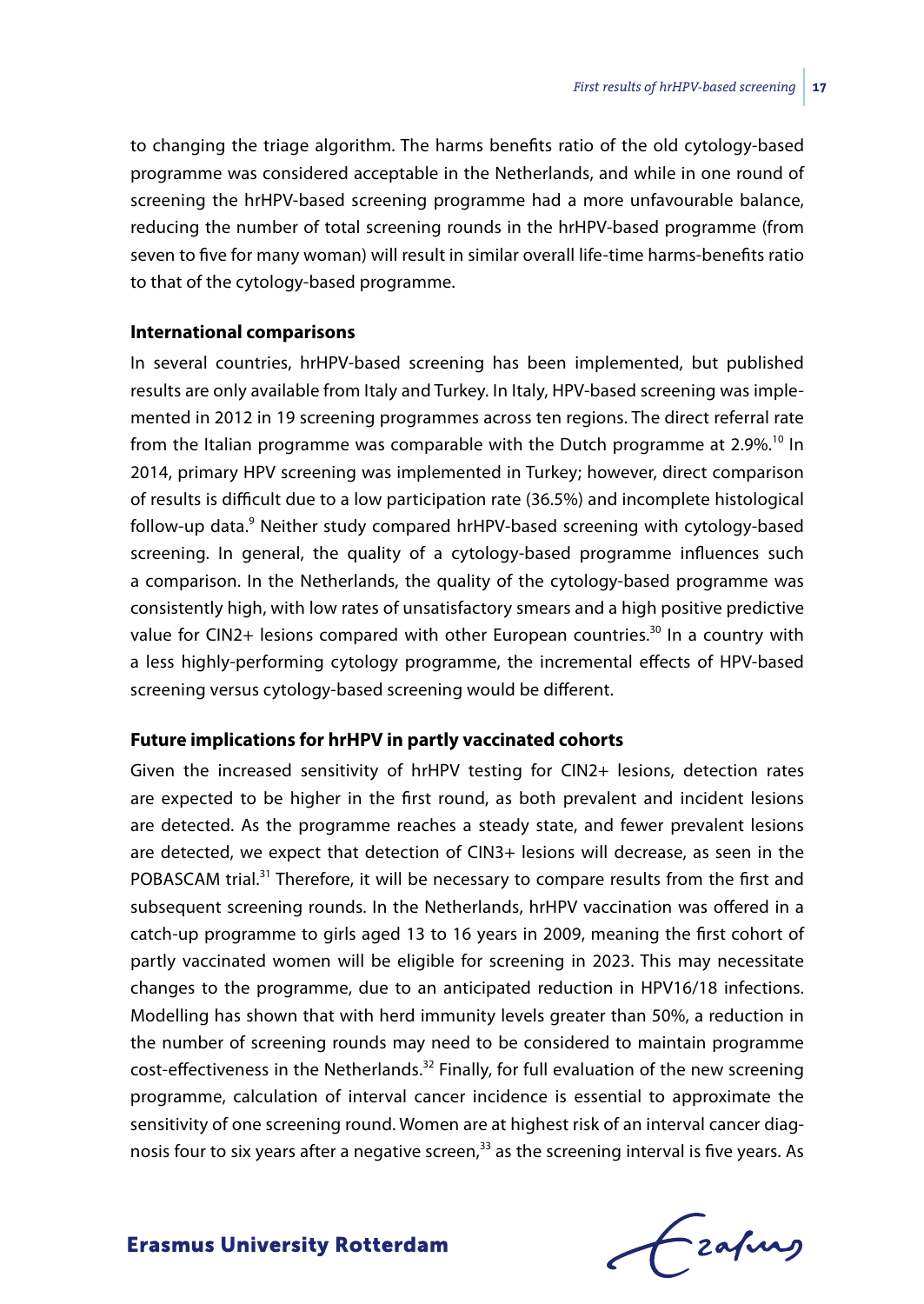such, the first opportunity for comparison of this indicator will come five years after the implementation of hrHPV-based screening.

#### **Strengths and limitations of this study**

This is the first study to report the results of the nationwide implementation of a hrHPVbased screening using prospectively-collected cyto- and histopathological data. We have been able to compare this reliably with the previous cytology-based programme due to the nationwide coverage of PALGA. The large number of screens included in our study has allowed us to make statistically robust comparisons between indicators of the two programmes. Our study has some limitations. The follow-up time included in our study was shorter for the hrHPV-based programme than the cytology-based programme, as the hrHPV-based programme was implemented more recently. We are unable to analyse characteristics of non-attenders to the programme, as characteristics of these women are not captured by PALGA. We are also unable to differentiate loss to follow-up after referral for colposcopy from cases where women attended colposcopy, but no cytology or histological diagnostic test was performed. This information is unavailable for both the hrHPV-based programme and the cytology-based programme. As such, we cannot investigate whether adherence to referral advice has changed over time. Furthermore, compliance to referral, used to differentiate cytology only and no follow-up with cytology or histology in Table 1, may have been underestimated for hrHPV screening due to the shorter follow-up time for the hrHPV-based programme; however, without data on colposcopies, the extent of this underestimation is unknown. The identifier used in PALGA to link records is non-unique (based on the first eight letters of a woman's surname and her date of birth). This means that records from multiple women could be linked to one identifier (called an administrative fusion). It is unlikely that there is a difference in the number of administrative fusions between the two programmes and therefore, we expect that this has not influenced our results. Finally, because the cytology-based programme recommended observation of ASC-US/LSIL results, while the hrHPV-based programme recommended colposcopic referral for hrHPV-positive, ASC-US/LSIL results, distinguishing the relative impact of the hrHPV test itself versus the lower threshold for referral on both unnecessary testing and CIN2+ detection is difficult.

Frahing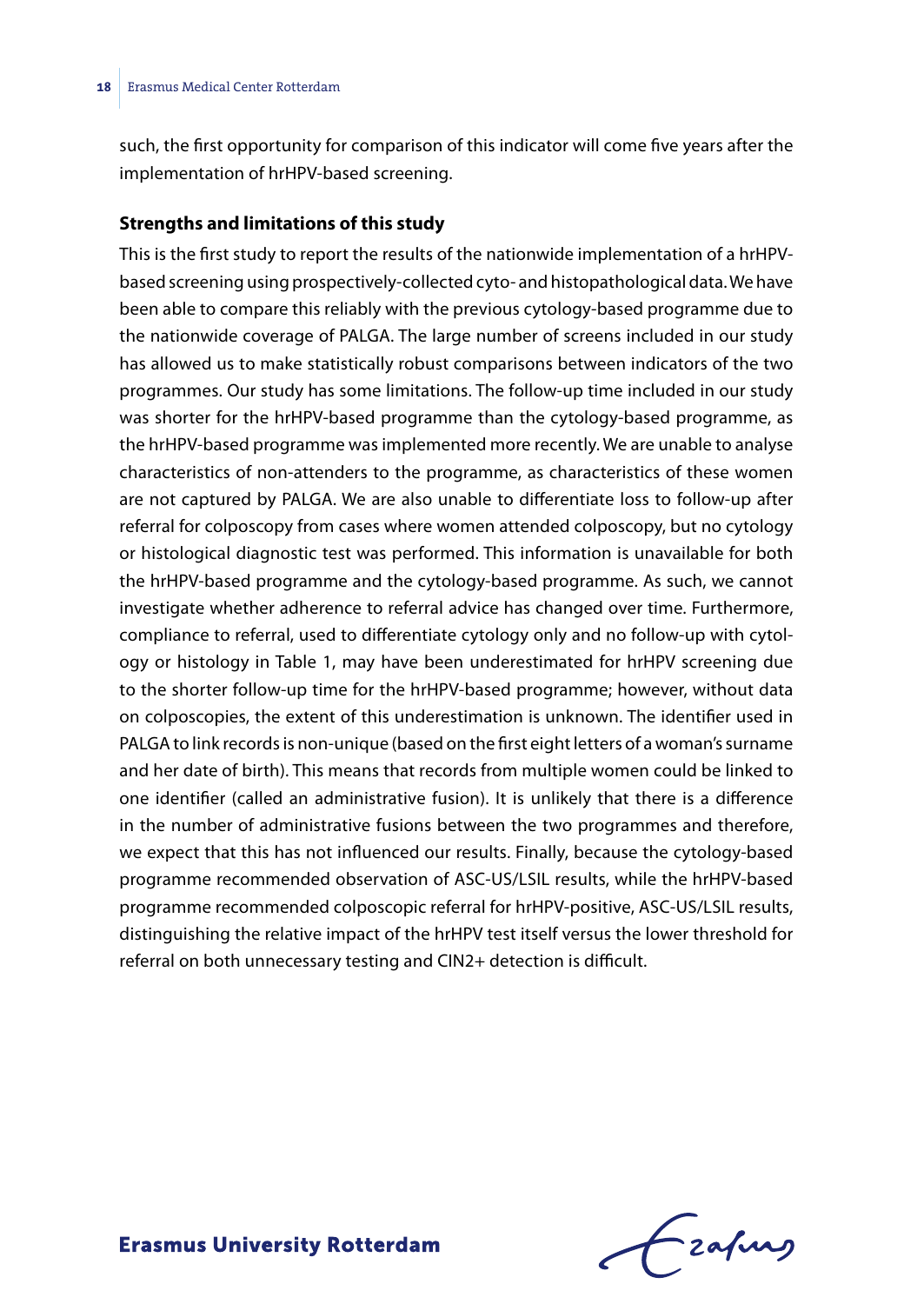#### **CONCLUSIONS**

This is the first time that results of nationwide implementation of hrHPV-based screening have been reported using high-quality data with extended follow-up. Our results show implementation of the hrHPV-based programme has been successful. However, the lower participation rate in the hrHPV-based programme needs to be investigated further to ensure that the screening programme remains effective and efficient. Detection of CIN2+ lesions was higher in the hrHPV-based programme at the cost of more unnecessary referrals. Careful consideration needs to be given to potentially changing triage of HPV-positive screens to reduce unnecessary referrals. Ongoing monitoring of the hrHPV-based programme is essential to ensure that a reasonable balance of benefits and harms continues to be achieved.

Frahing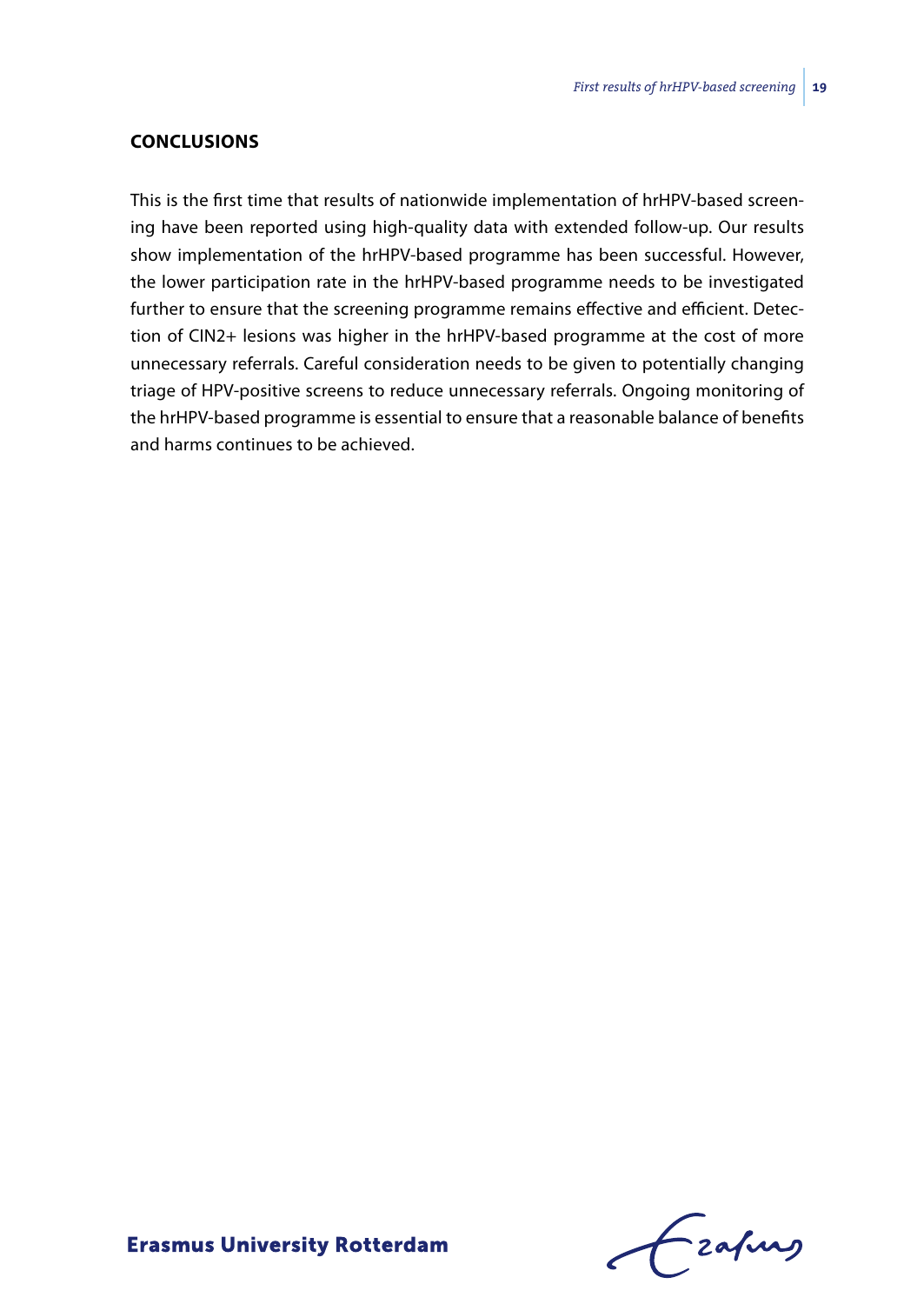#### **LIST OF ABBREVIATIONS**

- ASC-US atypical squamous cells of undetermined significance CIN – Cervical intraepithelial neoplasia GP – general practitioner hrHPV – high-risk human papillomavirus HSIL – high-grade squamous intraepithelial lesion LSIL – low-grade squamous intraepithelial lesion PALGA – Nationwide network of cyto- and histopathology in the Netherlands NILM – Negative for intraepithelial lesion or malignancy RIVM – Rijksinstituut voor Volksgezondheid en Milieu (Dutch National Institute for Public
- Health and the Environment)

#### **DECLARATIONS**

#### **Ethics approval and consent to participate**

This study is exempt from ethical approval by a medical ethical committee under Dutch law. Non-identifiable data was used for this study and data was used after approval by PALGA<sub>.</sub>

#### **Consent for publication**

Not applicable.

#### **Availability of data and materials**

The data that support the findings of this study are available on request from PALGA, the nationwide network and registry of histo- and cytopathology in the Netherlands, but restrictions apply to the availability of these data.

#### **Competing interests**

CA, HvA and IdK report receiving funding from the Dutch National Institute for Public Health and the Environment (Rijksinstituut voor Volksgezondheid en Milieu) for the conduct of this study. AM reports receiving funding from the Facilitaire Samenwerking Bevolkingsonderzoeken for work related to this study and funding from DDL Laboratories outside of the study. All other authors have no conflicts of interest to declare.

#### **Funding**

This study was funded by the Dutch National Institute for Public Health and the Environment (Rijksinstituut voor Volksgezondheid en Milieu). The funding source had no

# Czafung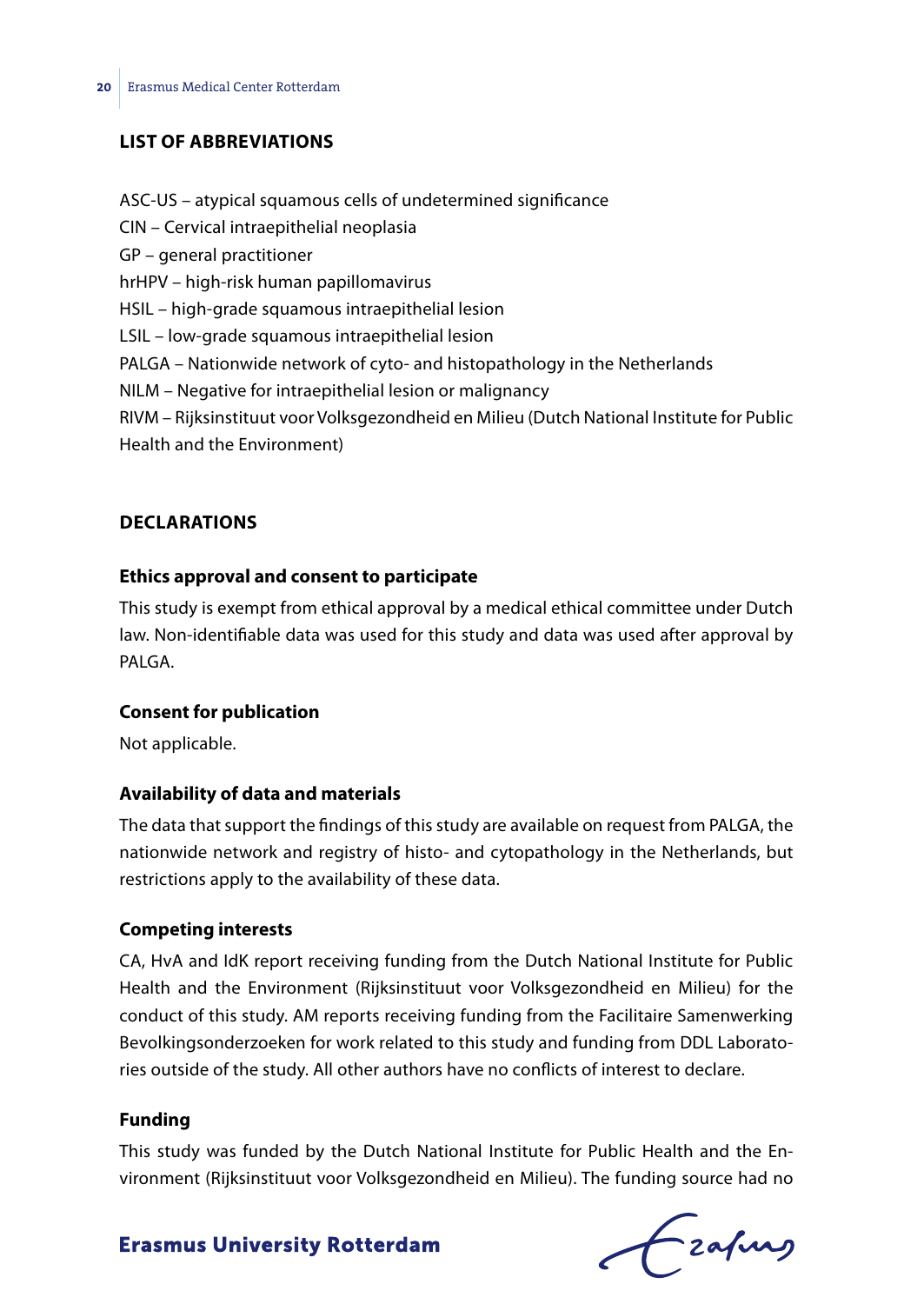involvement in the study design, data collection, data analysis, interpretation of the data, writing of the report, or the decision to submit the paper for publication.

#### **Authors' contributions**

CA wrote the manuscript, with assistance from HvA and IdK. CA, HvA and IdK selected indicators and defined the cohorts. HvA conducted the data analysis, CA checked the data analysis and finalised tables and figures with assistance from IdK. AS created the datasets and reviewed drafts of the manuscript. WM, BvH, HN, AvB, HvL, JH, AM, KH and JV were involved in the collection and processing samples for the population-based cervical cancer screening programme and reviewed drafts of the manuscript. FvK and RS contributed to programme planning, programme governance and reviewed drafts of the manuscript.

#### **Acknowledgements**

We wish to acknowledge Dr Anne Uyterlinde and Dr Mike Visser for their contributions to programme planning and collection and processing samples for the population-based cervical cancer screening programme.

Frahing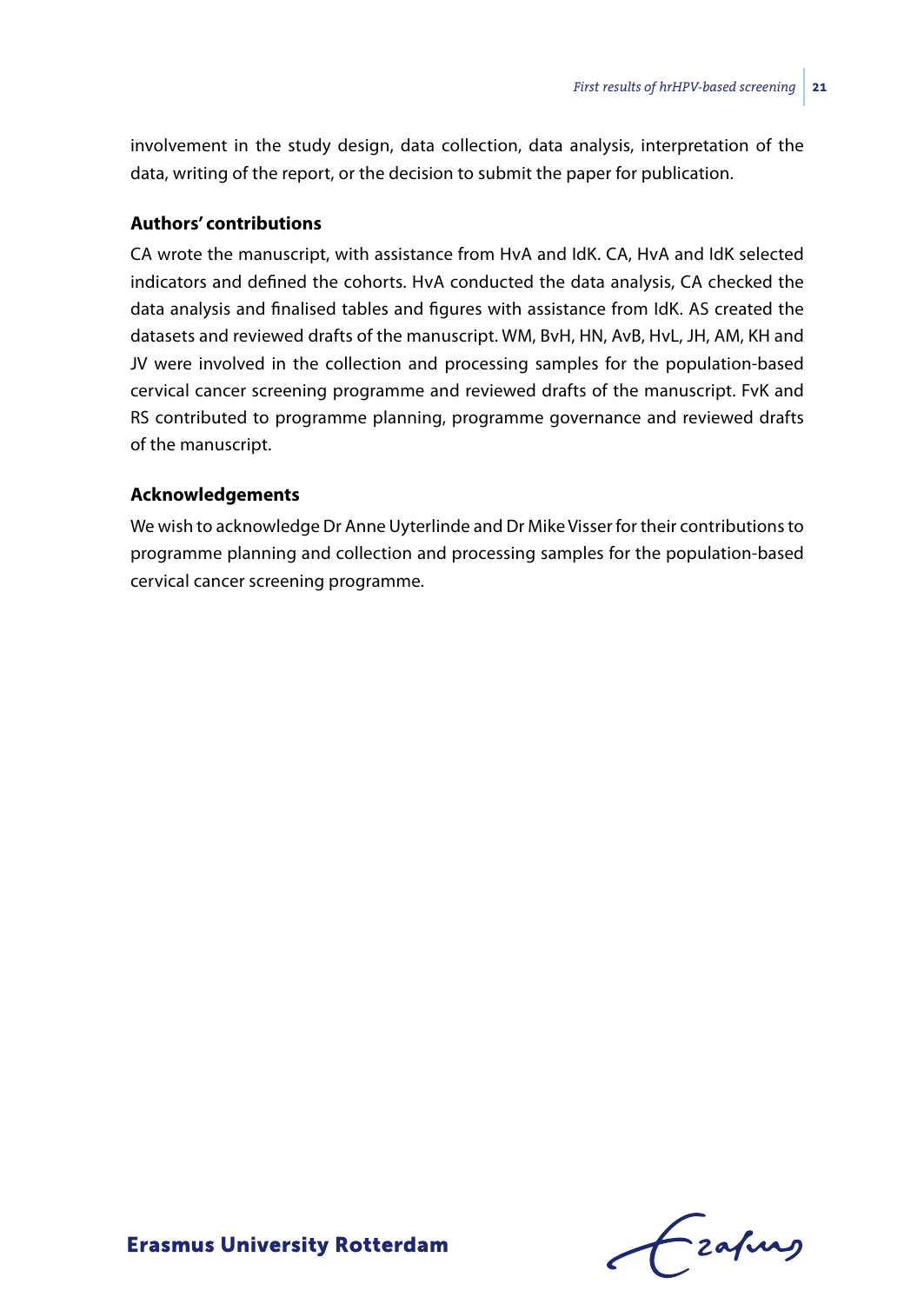#### **REFERENCES**

- 1. Ronco G, Dillner J, Elfström KM, Tunesi S, Snijders PJF, Arbyn M, Kitchener H, Segnan N, Gilham C, Giorgi-Rossi P et al: Efficacy of HPV-based screening for prevention of invasive cervical cancer: follow-up of four European randomised controlled trials. The Lancet 2014, 383(9916):524-532.
- 2. van Rosmalen J, de Kok IM, van Ballegooijen M: Cost-effectiveness of cervical cancer screening: cytology versus human papillomavirus DNA testing. BJOG 2012, 119(6):699-709.
- 3. Dutch Health Council: Population screening for cervical cancer [in Dutch]. The Hague: Health Council of the Netherlands; 2011.
- 4. van der Veen N, Carpay M, van Delden J, Grievink L, B. H, Lock A, Salverda J: Feasibility study for improvements to the population screening for cervical cancer [in Dutch]. Bilthoven: Rijksinstituut voor Volksgezondheid en Milieu (RIVM); 2013.
- 5. van der Veen N: Framework for the Execution of Cervical Cancer Population Screening [in Dutch]. Bilthoven: Rijksinstituut voor Volksgezondheid en Milieu (RIVM); 2017.
- 6. Naber SK, Matthijsse SM, Jansen EEL, De Kok IM, de Koning HJ, van Ballegooijen M: Effecten en kosten van het vernieuwde bevolkingsonderzoek naar baarmoederhalskanker in Nederland naar aanleiding van recente ontwikkelingen. In. Rotterdam: Department of Public Health, Erasmus MC University Medical Center; 2016.
- 7. Rebolj M, van Ballegooijen M, Berkers LM, Habbema D: Monitoring a national cancer prevention program: successful changes in cervical cancer screening in the Netherlands. Int J Cancer 2007, 120(4):806-812.
- 8. Arbyn M, Anttila A, Jordan J, Ronco G, Schenck U, Segnan N, Wiener HG, Herbert A, Daniel J, von Karsa L: European guidelines for quality assurance in cervical cancer screening: second edition. In. Belgium: International Agency for Research on Cancer; 2008.
- 9. Gultekin M, Zayifoglu Karaca M, Kucukyildiz I, Dundar S, Boztas G, Semra Turan H, Hacikamiloglu E, Murtuza K, Keskinkilic B, Sencan I: Initial results of population based cervical cancer screening program using HPV testing in one million Turkish women. Int J Cancer 2018, 142(9):1952-1958.
- 10. Ronco G, Giorgi Rossi P, Giubilato P, Del Mistro A, Zappa M, Carozzi F, group HPVss: A first survey of HPV-based screening in routine cervical cancer screening in Italy. Epidemiol Prev 2015, 39(3 Suppl 1):77-83.
- 11. Casparie M, Tiebosch AT, Burger G, Blauwgeers H, van de Pol A, van Krieken JH, Meijer GA: Pathology databanking and biobanking in The Netherlands, a central role for PALGA, the nationwide histopathology and cytopathology data network and archive. Cell Oncol 2007, 29(1):19-24.
- 12. Ketelaars PJW, Bosgraaf RP, Siebers AG, Massuger L, van der Linden JC, Wauters CAP, Rahamat-Langendoen JC, van den Brule AJC, IntHout J, Melchers WJG et al: High-risk human papillomavirus detection in self-sampling compared to physician-taken smear in a responder population of the Dutch cervical screening: Results of the VERA study. Prev Med 2017, 101:96-101.
- 13. Arbyn M, Ronco G, Anttila A, Meijer CJ, Poljak M, Ogilvie G, Koliopoulos G, Naucler P, Sankaranarayanan R, Peto J: Evidence regarding human papillomavirus testing in secondary prevention of cervical cancer. Vaccine 2012, 30 Suppl 5:F88-99.
- 14. Heideman DAM, Hesselink AT, Berkhof J, van Kemenade F, Melchers WJG, Daalmeijer NF, Verkuijten M, Meijer CJLM, Snijders PJF: Clinical Validation of the cobas 4800 HPV Test for Cervical Screening Purposes. Journal of Clinical Microbiology 2011, 49(11):3983-3985.
- 15. Bosgraaf RP, Verhoef VM, Massuger LF, Siebers AG, Bulten J, de Kuyper-de Ridder GM, Meijer CJ, Snijders PJ, Heideman DA, IntHout J et al: Comparative performance of novel self-sampling

Frahing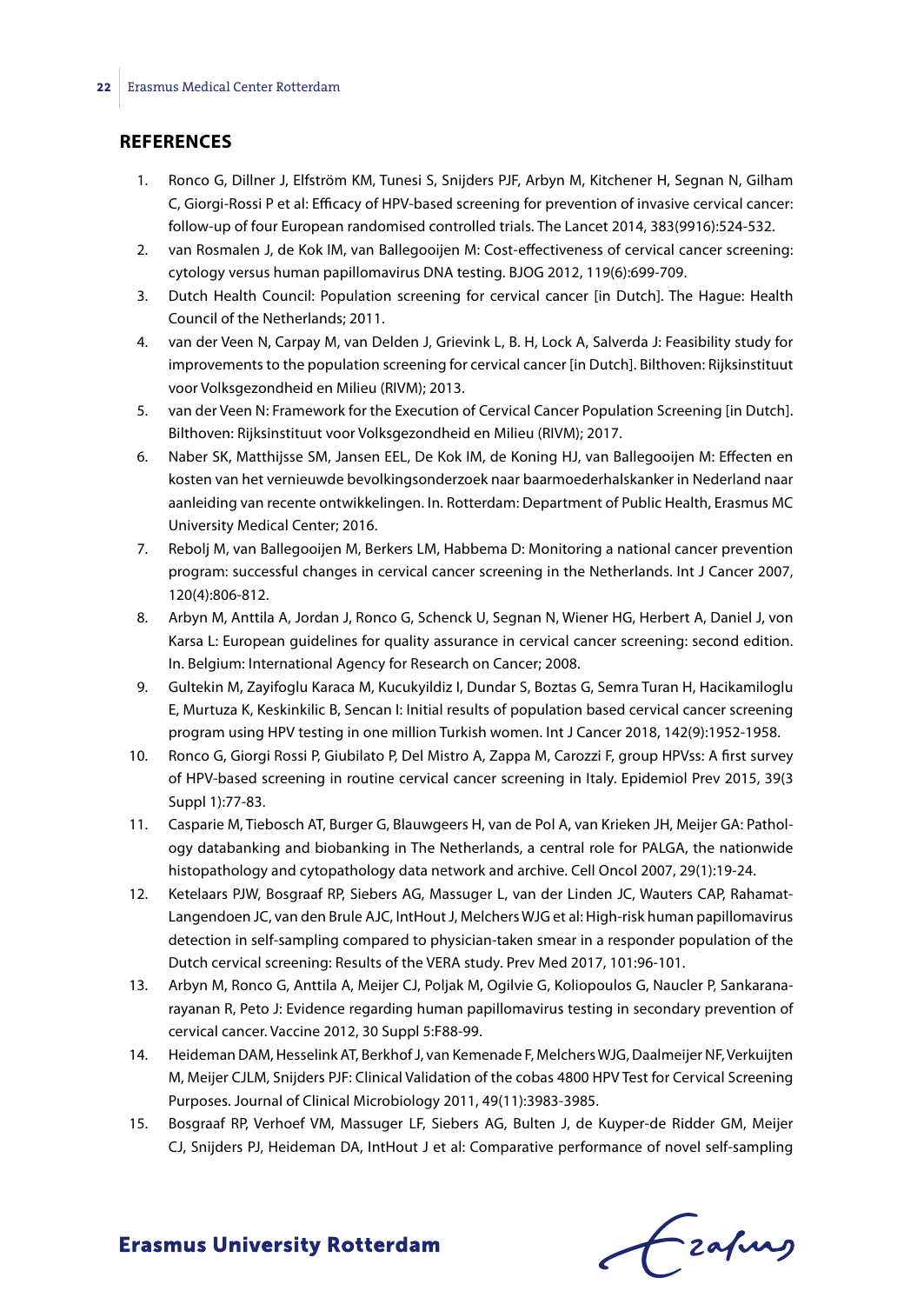methods in detecting high-risk human papillomavirus in 30,130 women not attending cervical screening. Int J Cancer 2015, 136(3):646-655.

- 16. Statistics Netherlands. Population; sex, age, marital status and geographical region, 1 January http://statline.cbs.nl/StatWeb/publication/?PA=03759ned
- 17. Dutch Hospital Data: Landelijke Medische Registratie. In. Utrecht, the Netherlands; 2010.
- 18. Siljander I, Lehtinen M, Makkonen P, Pankakoski M, Helander S, Sarkeala T, Heinavaara S, Anttila A: EU-TOPIA Deliverable 2.1: Definition of benefits and harms of cancer screening. In. Edited by EU-TOPIA. Finland: Finnish Cancer Registry, Helsinki; 2016.
- 19. Korfage IJ, Essink-Bot ML, Westenberg SM, Helmerhorst T, Habbema JD, van Ballegooijen M: How distressing is referral to colposcopy in cervical cancer screening?: a prospective quality of life study. Gynecol Oncol 2014, 132(1):142-148.
- 20. Drolet M, Brisson M, Maunsell E, Franco EL, Coutlée F, Ferenczy A, Fisher W, Mansi JA: The psychosocial impact of an abnormal cervical smear result. Psycho-Oncology 2012, 21(10):1071-1081.
- 21. The Tombola Group: After-effects reported by women following colposcopy, cervical biopsies and LLETZ: results from the TOMBOLA trial. BJOG 2009, 116(11):1506-1514.
- 22. Gok M, Heideman DA, van Kemenade FJ, Berkhof J, Rozendaal L, Spruyt JW, Voorhorst F, Belien JA, Babovic M, Snijders PJ et al: HPV testing on self collected cervicovaginal lavage specimens as screening method for women who do not attend cervical screening: cohort study. BMJ 2010, 340:c1040.
- 23. Erasmus MC and PALGA. Bevolkingsonderzoek Baarmoederhalskanker Monitor 2017 https:// www.rivm.nl/sites/default/files/2019-06/LEBAmon2017-def-190626.pdf. Accessed 11 July 2019.
- 24. Bosgraaf RP, Ketelaars PJ, Verhoef VM, Massuger LF, Meijer CJ, Melchers WJ, Bekkers RL: Reasons for non-attendance to cervical screening and preferences for HPV self-sampling in Dutch women. Prev Med 2014, 64:108-113.
- 25. Tacken MA, Braspenning JC, Hermens RP, Spreeuwenberg PM, van den Hoogen HJ, de Bakker DH, Groenewegen PP, Grol RP: Uptake of cervical cancer screening in The Netherlands is mainly influenced by women's beliefs about the screening and by the inviting organization. Eur J Public Health 2007, 17(2):178-185.
- 26. Huijsmans CJ, Geurts-Giele WR, Leeijen C, Hazenberg HL, van Beek J, de Wild C, van der Linden JC, van den Brule AJ: HPV Prevalence in the Dutch cervical cancer screening population (DuSC study): HPV testing using automated HC2, cobas and Aptima workflows. BMC Cancer 2016, 16(1):922.
- 27. Polman NJ, Ebisch RMF, Heideman DAM, Melchers WJG, Bekkers RLM, Molijn AC, Meijer CJLM, Quint WGV, Snijders PJF, Massuger LFAG et al: Performance of human papillomavirus testing on self-collected versus clinician-collected samples for the detection of cervical intraepithelial neoplasia of grade 2 or worse: a randomised, paired screen-positive, non-inferiority trial. The Lancet Oncology 2019.
- 28. Wentzensen N, Schiffman M, Palmer T, Arbyn M: Triage of HPV positive women in cervical cancer screening. J Clin Virol 2016, 76 Suppl 1:S49-S55.
- 29. Castle PE, Kinney WK, Xue X, Cheung LC, Gage JC, Poitras NE, Lorey TS, Katki HA, Wentzensen N, Schiffman M: Role of Screening History in Clinical Meaning and Optimal Management of Positive Cervical Screening Results. J Natl Cancer Inst 2018.
- 30. Ronco G, van Ballegooijen M, Becker N, Chil A, Fender M, Giubilato P, Kurtinaitis J, Lancucki L, Lynge E, Morais A et al: Process performance of cervical screening programmes in Europe. European Journal of Cancer 2009, 45(15):2659-2670.
- 31. Rijkaart DC, Berkhof J, Rozendaal L, van Kemenade FJ, Bulkmans NWJ, Heideman DAM, Kenter GG, Cuzick J, Snijders PJF, Meijer CJLM: Human papillomavirus testing for the detection of high-

Czafing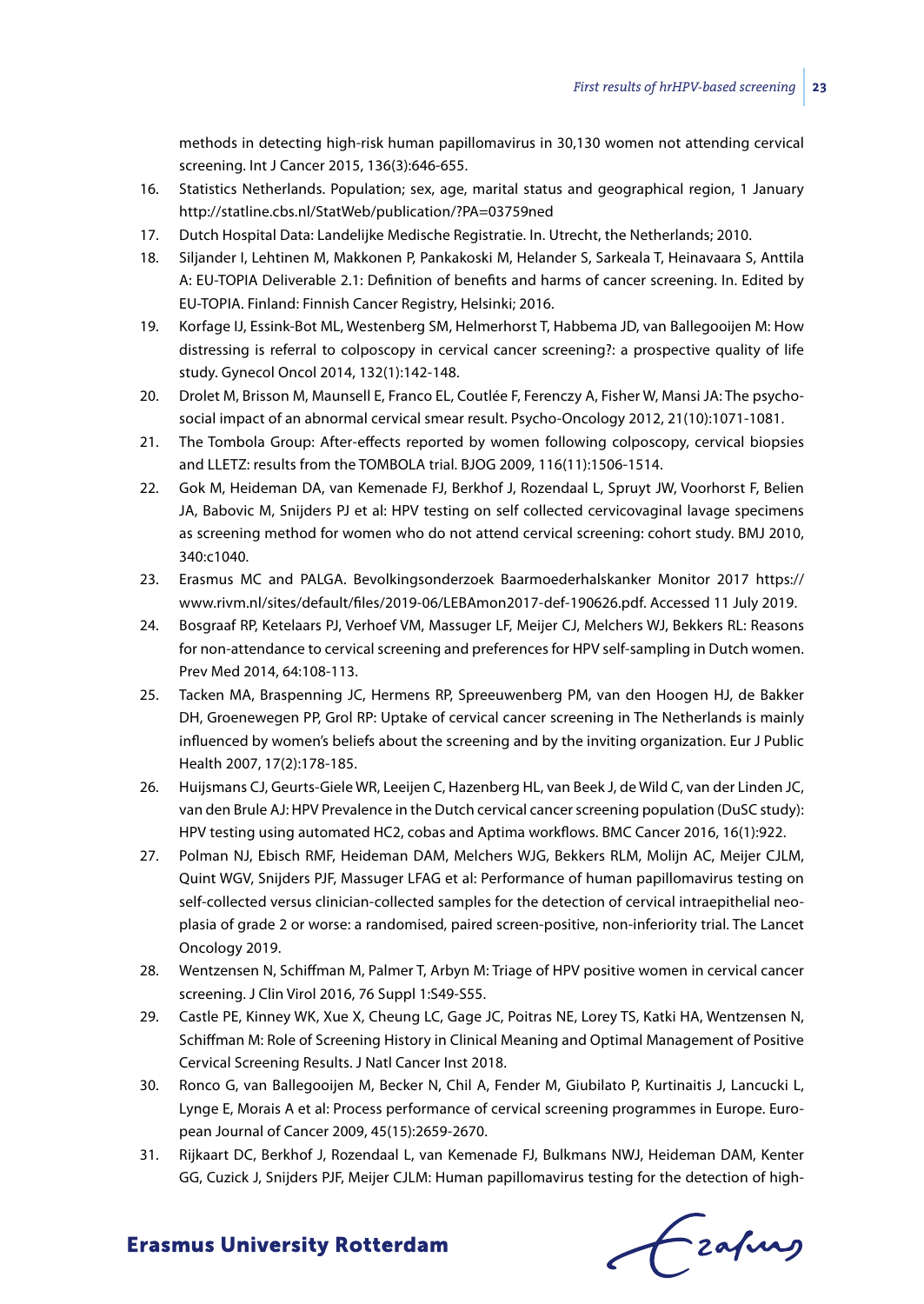#### **24** Erasmus Medical Center Rotterdam

grade cervical intraepithelial neoplasia and cancer: final results of the POBASCAM randomised controlled trial. Lancet Oncol 2012, 13(1):78-88.

- 32. Naber SK, Matthijsse SM, Rozemeijer K, Penning C, de Kok IM, van Ballegooijen M: Cervical Cancer Screening in Partly HPV Vaccinated Cohorts - A Cost-Effectiveness Analysis. PLoS One 2016, 11(1):e0145548.
- 33. van den Akker-van Marle ME, van Ballegooijen M, Habbema JD: Low risk of cervical cancer during a long period after negative screening in the Netherlands. Br J Cancer 2003, 88(7):1054-1057.

Czapus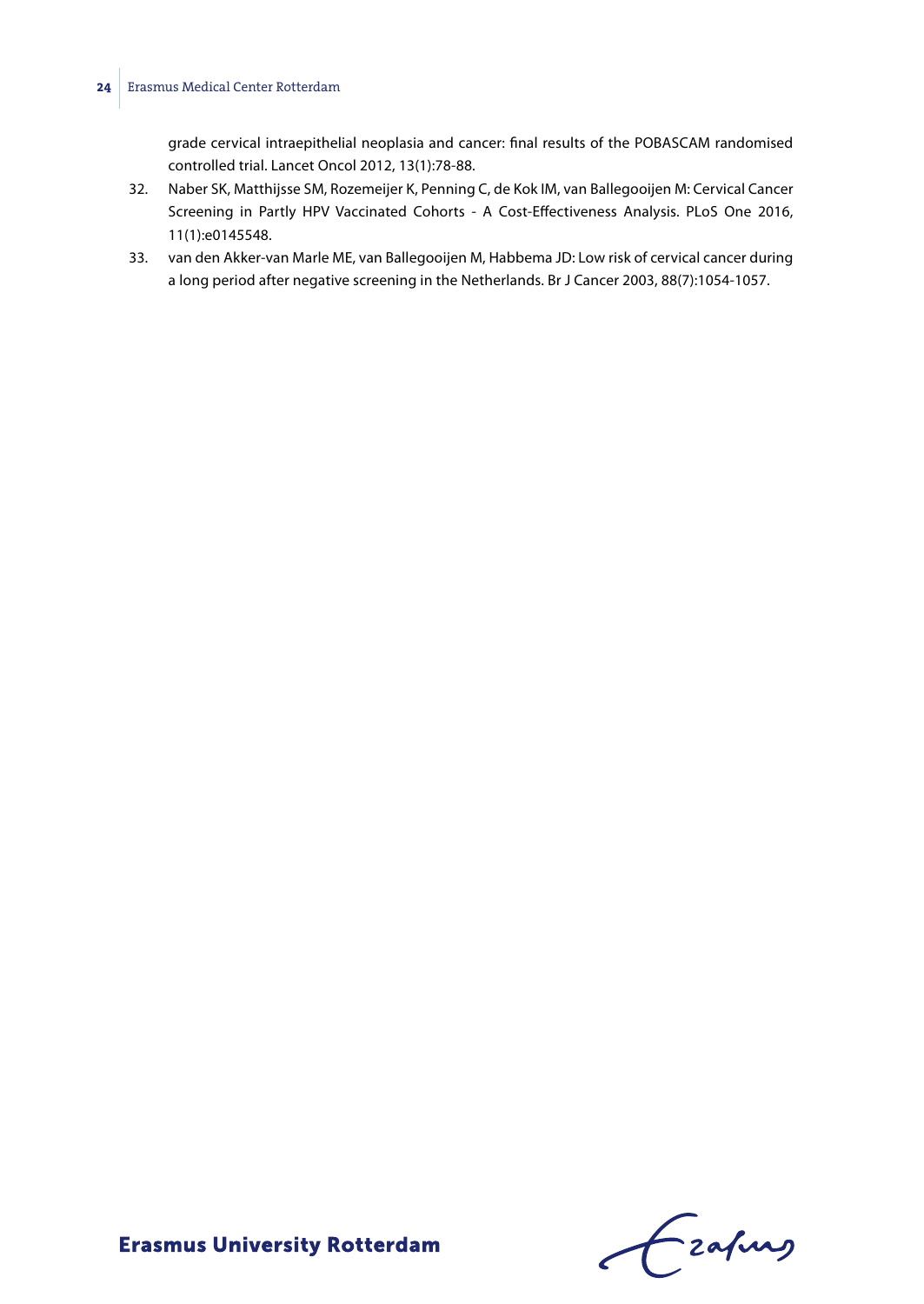# **Additional file 1: Detailed description of methods for calculating results**

*Supplement to: Aitken CA, van Agt HME, Siebers AG et al. Introduction of primary screening using high-risk HPV DNA detection in the Dutch cervical cancer screening programme: a population-based cohort study*

To calculate results for our study, we used extracts of all cervical cytology and histology records from the nationwide network and registry of histo- and cytopathology in the Netherlands (PALGA). Primary screening tests were selected from 1 January 2015 to 31 March 2016 for the cytology cohort and from 1 January 2017 to 30 June 2018 for the hrHPV cohort. We chose not to select 1 January 2016 to 31 March 2017 as the comparison period for cytology, due to an overlap with the new programme. The maximum follow-up time for the cytology cohort was 40 months and four days for screens taken on 1 January 2015 (end date of dataset: 4 May 2018) and the maximum follow-up time for the hrHPV cohort was 20 months and 28 days for screens taken on 1 January 2017 (end date of dataset: 28 September 2018).

#### **Ages included in analysis**

Due to changes in the organisation of invitations, grouping of age is slightly different between the old cytology-based programme and the new hrHPV-based programme. In the cytology-based programme, women could be invited at different dates in the year that they were eligible for screening; this could be at the start of the year they were eligible for screening, on their birth date or other time during the year that they were eligible for screening. Invitations could also be sent by different organisations (the regional screening organisation, the woman's GP or a combined approach). In the hrHPV-based programme, women are sent an invitation letter on their birth date from their regional screening organisation. Due to these differences, many women aged 29, 34, 39, 44, 49, 54 and 59 had primary screening in the cytology cohort between 1 January 2015 and 31 March 2016. The age categories outlined in Table A1 for the cytology cohort have been used for many years to categorise age in the annual screening programme Monitor published by the Dutch National Institute for Public Health and the Environment. For this reason, we have used these age groupings for the cytology cohort in our study.

Table A1 shows how age group was defined in our analysis. A very small number of 29-year olds (36 in total) had a primary screening test recorded in the hrHPV-based programme between 1 January 2017 and 30 June 2018; these women were included in the 30 years age group.

Lzafurs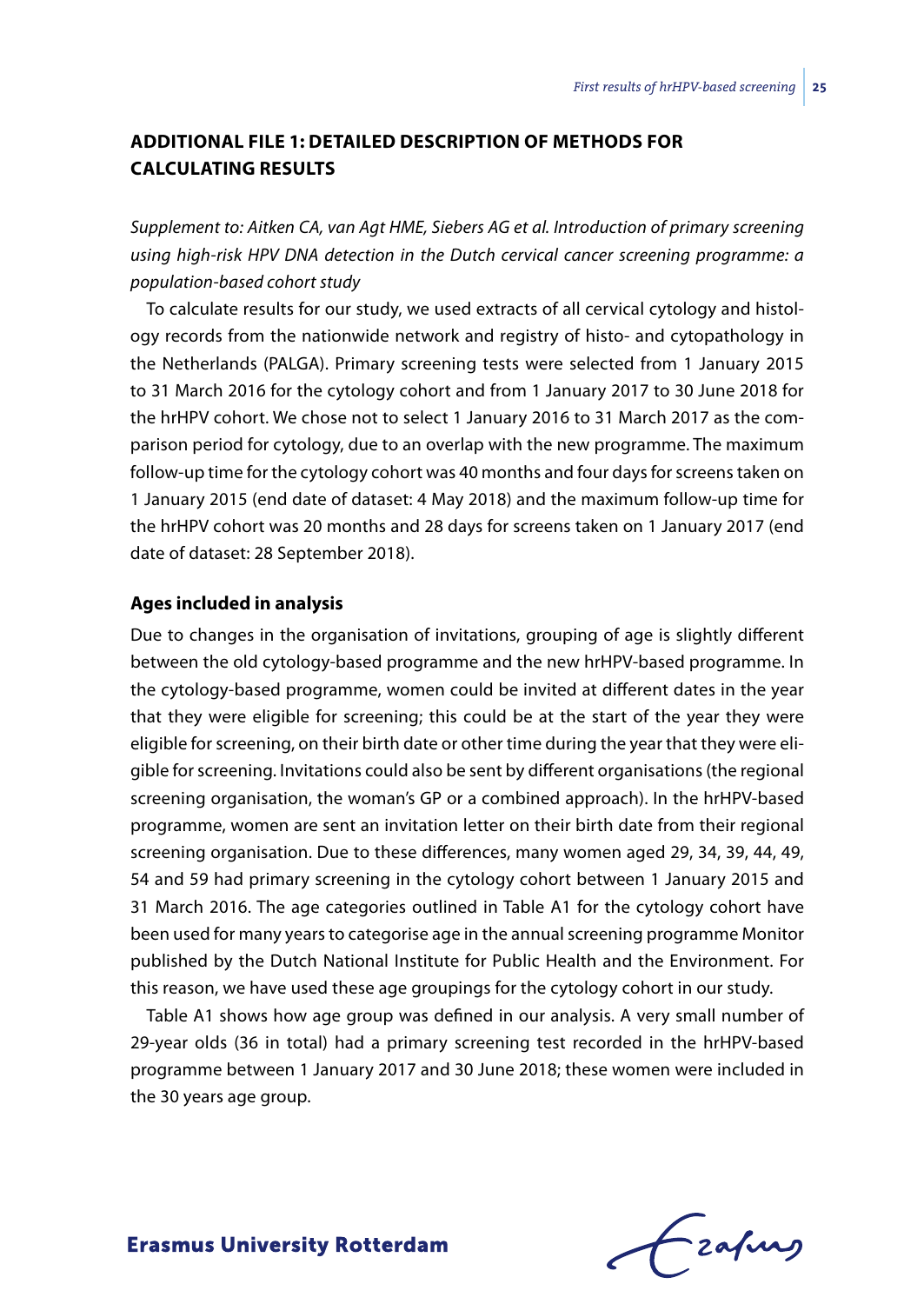#### **Participation**

In the cytology-based programme, participants were defined by the number of screening test results from clinician-based sampling, performed between 1 January 2015 and 31 March 2016. The eligible population was based on the number of women who would reach screening age in 2015 in the Dutch population on 1 January 2015 (i.e. aged 29, 34, etc.), adjusted for the risk of having their cervix removed by hysterectomy.

In the hrHPV-based programme, participants were defined by the number of screening test results from clinician-based sampling or self-sampling, performed between 1 January 2017 and 30 June 2018. The eligible population was based on the number of women who would reach screening age in 2017 in the Dutch population on 1 January 2017 (i.e. aged 29, 34, etc.), adjusted for the risk of having their cervix removed by hysterectomy.

#### **Referral**

Table A2 and Table A3 shows the definitions used to calculate the direct and indirect referral rates in the cytology-based programme and hrHPV-based programme.

In the cytology-based programme, there were two triages for repeat cytology (first indirect at 6 months and second indirect at 12 months; see Figure 1a). Therefore, the indirect referral rate combines first and second indirect referrals. This rate was calculated amongst women who complied to the advice for repeat cytology within 365 days from the primary screening test for 6 months repeat cytology, and within 630 days from the 6 months cytology test for 12 months repeat cytology.

In the hrHPV-based programme, indirect referral rates were calculated in women who complied to the advice for repeat cytology within 365 days from of the date of primary screening.

#### **Detection**

Table A2 and Table A3 shows the definitions used to calculate the detection rates in the cytology-based programme and hrHPV-based programme.

Detection rates were calculated in women who were referred to the gynaecologist (due to their result on the screening test or their result from repeat cytology) and complied to the referral advice. In Figure 2, all detection rates are calculated amongst women who complied with referral advice within 150 days of a primary screening or follow-up test. In Tables 1 and 2, compliance within 150 days was only used to define the 'no follow-up with cytology or histology test' and 'cytology only' groups.

Women who complied to referral (i.e. they had an examination after 150 days from the referral advice, either from screening test of repeat cytology) but did not have a histology result were assumed to have had a cytology test only. The most severe histological

Czafing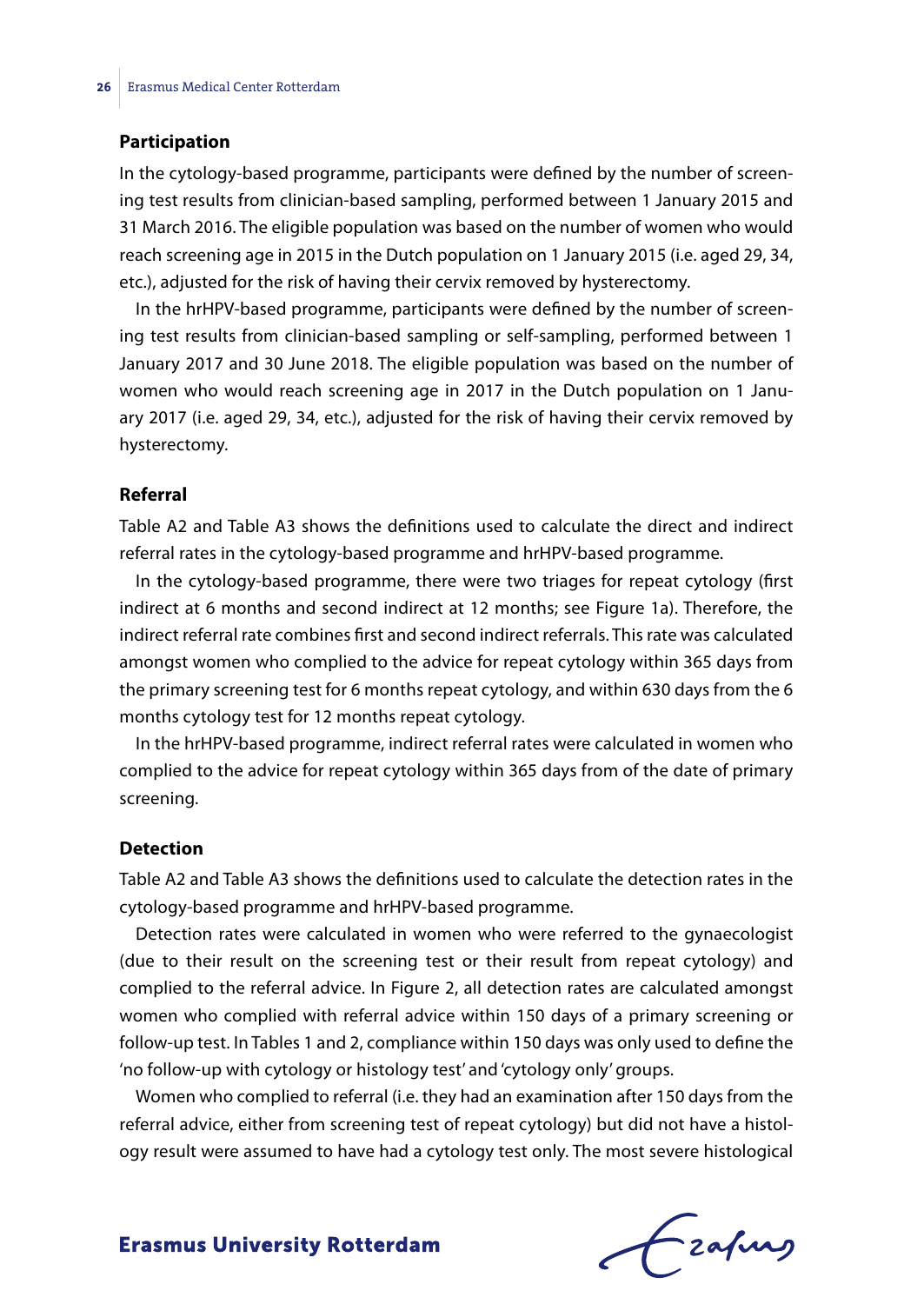diagnosis that was recorded within the episode of screening was used to categorise histology results.

Colposcopies without a histology or cytology test were not registered in the PALGA database. Referred women who did not comply, according to the definition, may therefore consist of women who are lost to follow-up or women who had colposcopy without histology or cytology.

#### **Harms vs. benefits**

To estimate the harms-benefits ratio of screening, we calculated the number of screen positives per detected CIN2+ and CIN3+ case and number of referrals per detected CIN2+ and CIN3+ case.

|                          | Age groupings used in monitoring reporting |                       |
|--------------------------|--------------------------------------------|-----------------------|
| Label used in this study | Cytology-based programme                   | hrHPV-based programme |
| 30 years                 | 29-33 years                                | $29*-34$ years        |
| 35 years                 | 34-38 years                                | 35-39 years           |
| 40 years                 | 39-43 years                                | 40-44 years           |
| 45 years                 | 44-48 years                                | 45-49 years           |
| 50 years                 | 49-53 years                                | 50-54 years           |
| 55 years                 | 54-58 years                                | 55-59 years           |
| 60 years                 | 59-63 years**                              | 60-64 years**         |

*Table A1: Age groupings used in analysis by programme type.*

\* 36 women aged 29 years had screening registered as part of the hrHPV-based screening programme in 2017.

\*\* The maximum age of women included in this study was 61 years, however, five-year age categories are used in the Monitoring reports for the cervical cancer screening programme.

Frahing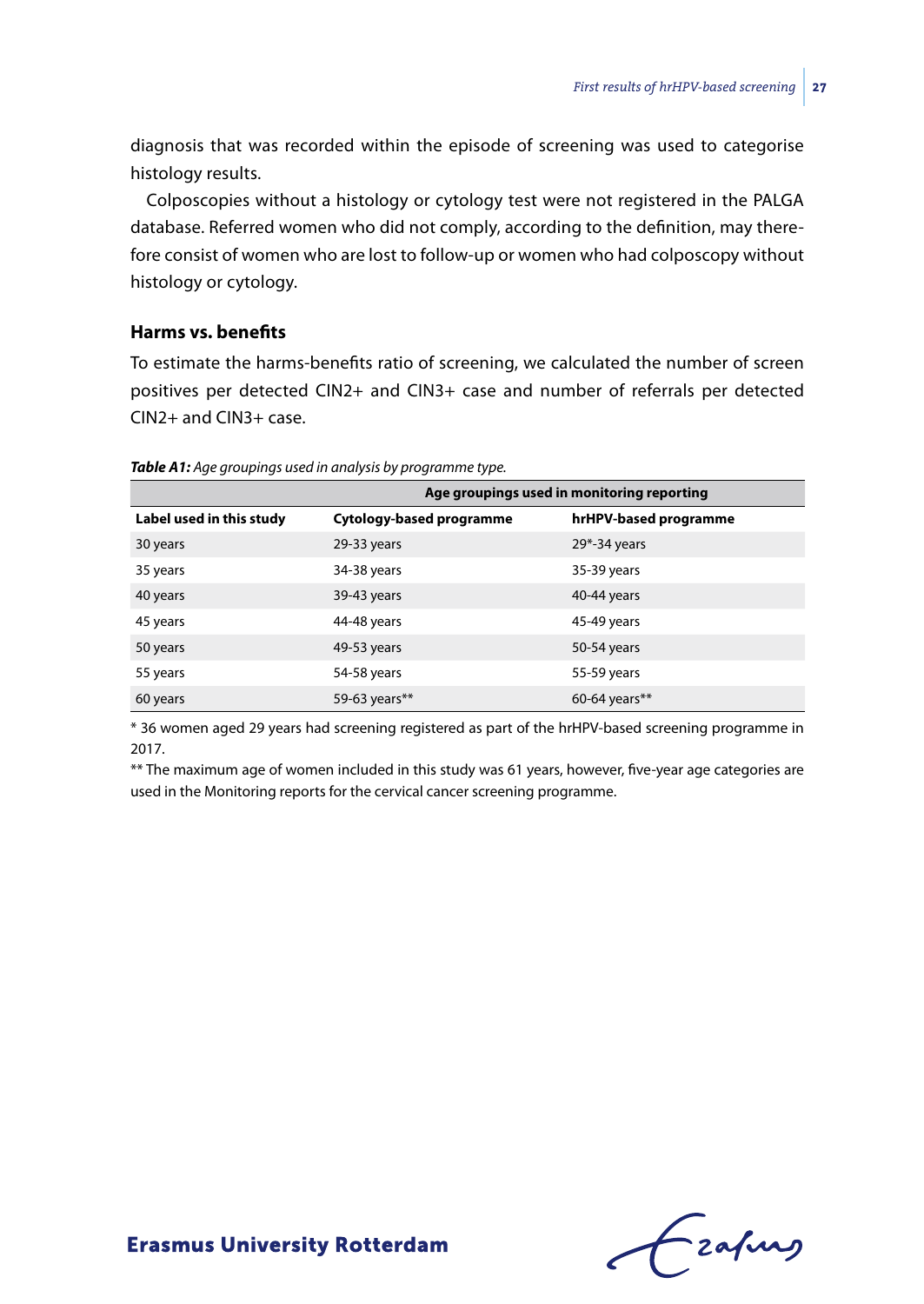| Indicator                                                        | Numerator                                                                                                                                                                                                 | Denominator                                                                                                                                                                                 |
|------------------------------------------------------------------|-----------------------------------------------------------------------------------------------------------------------------------------------------------------------------------------------------------|---------------------------------------------------------------------------------------------------------------------------------------------------------------------------------------------|
| <b>Participation</b>                                             |                                                                                                                                                                                                           |                                                                                                                                                                                             |
| Participation rate                                               | Participants, i.e. number of<br>screening tests from clinician-<br>based sampling or self-sampling,<br>performed between 1 January 2017<br>and 30 June 2018.                                              | Eligible population, i.e. number of<br>women at screening ages in the<br>Dutch population on 1 January<br>2017, adjusted for the risk of<br>having their cervix removed by<br>hysterectomy. |
| Referral                                                         |                                                                                                                                                                                                           |                                                                                                                                                                                             |
| hrHPV positivity                                                 | Screen positives, i.e. number of<br>hrHPV positive screening tests                                                                                                                                        | Participants                                                                                                                                                                                |
| Cytology assessments amongst<br>screen positives                 | Number of hrHPV positives with a<br>cytology result                                                                                                                                                       | Screen positives                                                                                                                                                                            |
| Referral rate from primary<br>screening (direct referral)        | Direct referrals, i.e. number of hrHPV<br>positive screening tests with ASC-<br>US+ cytology result                                                                                                       | Number of screen positives with<br>cytology assessment                                                                                                                                      |
| Advice for follow-up smear after 6<br>months                     | Triage cytology advice, i.e. number<br>of screen positives with NILM<br>cytology                                                                                                                          | Number of screen positives with<br>cytology assessment                                                                                                                                      |
| Referral rate from follow-up smear<br>(indirect referral)        | Indirect referrals, i.e. number of<br>follow-up smears with an ASC-US+<br>cytology result                                                                                                                 | Number of triage cytology<br>performed within 365 days from<br>the screening test.                                                                                                          |
| <b>Detection</b>                                                 |                                                                                                                                                                                                           |                                                                                                                                                                                             |
| Histology or cytology test<br>performed amongst direct referrals | Histology or cytology test in direct<br>referrals, i.e. number of screen<br>positives with ASC-US+ cytology<br>where an examination was<br>performed within 150 days from<br>the screening test           | Direct referrals                                                                                                                                                                            |
| CIN2+ detection from direct<br>referrals                         | Number of histological confirmed<br>CIN2+ lesions                                                                                                                                                         | Histology or cytology test in direct<br>referrals                                                                                                                                           |
| Histology or cytology test<br>performed in indirect referrals    | Histology or cytology test in indirect<br>referrals, i.e. number of follow-up<br>smears with an ASC-US+ cytology<br>result where an examination was<br>performed within 150 days from<br>follow-up smear. | Indirect referrals                                                                                                                                                                          |
| CIN2+ rate from indirect referrals                               | Number of histological confirmed<br>CIN2+ lesions                                                                                                                                                         | Histology or cytology test in<br>indirect referrals                                                                                                                                         |

*Table A2: Calculation of the indicators shown in Figure 2 for participation, referral and detection within the new hrHPV-based screening programme, 2017 cohort.*

# Crahus  $\epsilon$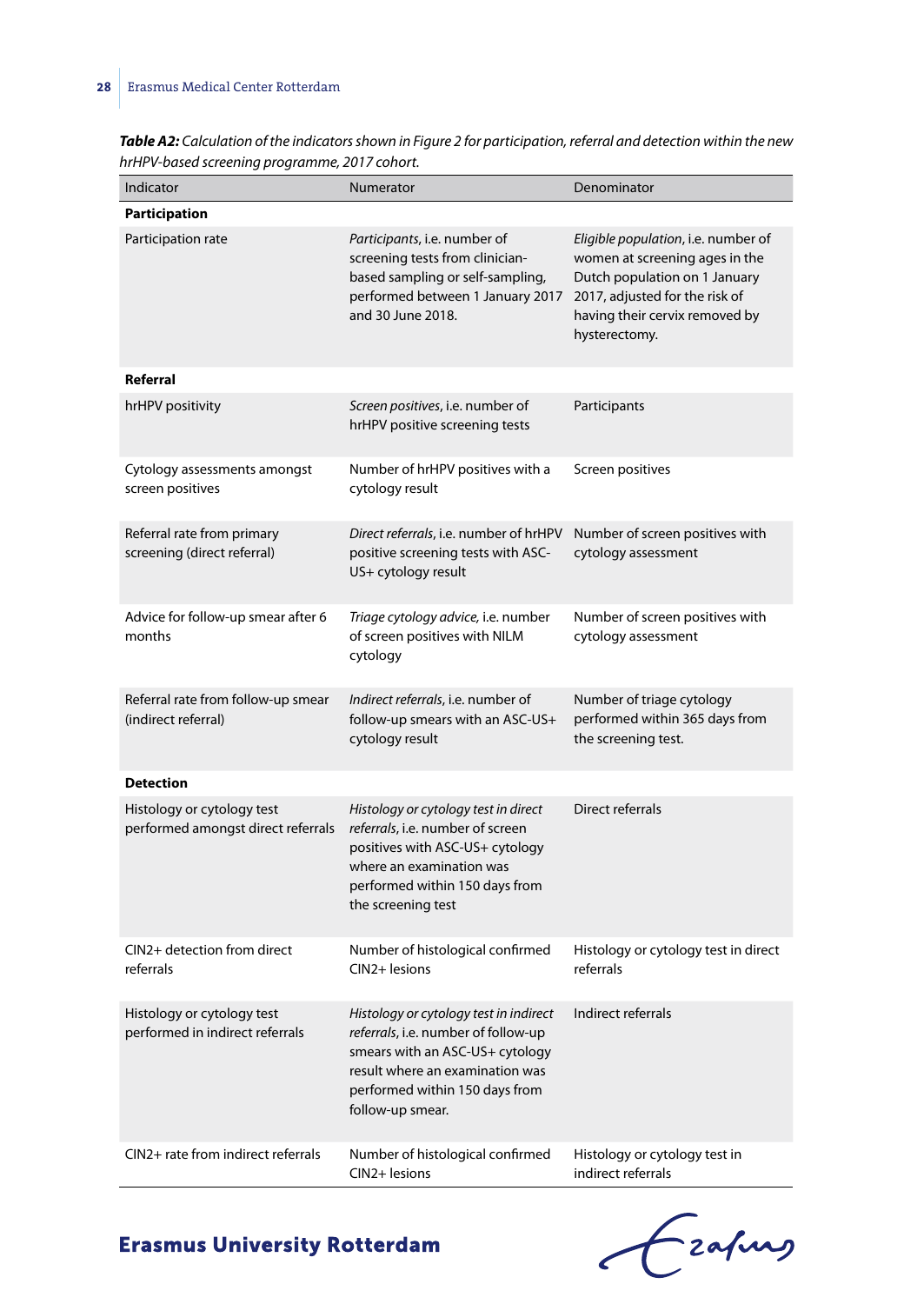| Indicator                                                                                                   | Cohort          | <b>Numerator</b>                                                                                                                                                                | Denominator                                                                                                                                                                                 |
|-------------------------------------------------------------------------------------------------------------|-----------------|---------------------------------------------------------------------------------------------------------------------------------------------------------------------------------|---------------------------------------------------------------------------------------------------------------------------------------------------------------------------------------------|
| <b>Participation</b>                                                                                        |                 |                                                                                                                                                                                 |                                                                                                                                                                                             |
| Participation rate<br>Figure 2                                                                              | Cytology cohort | Participants, i.e.<br>number of screening<br>test results from<br>clinician-based<br>sampling, performed<br>between 1 January<br>2015 and 31 March<br>2016.                     | Eligible population, i.e. number of<br>women at screening ages in the Dutch<br>population on 1 January 2015 and<br>adjusted for the risk of having their<br>cervix removed by hysterectomy. |
|                                                                                                             | hrHPV cohort    | Participants, i.e.<br>number of screening<br>test results from<br>clinician-based<br>sampling or self-<br>sampling, performed<br>between 1 January<br>2017 and 30 June<br>2018. | Eligible population, i.e. number of<br>women at screening ages in the Dutch<br>population on 1 January 2017 and<br>adjusted for the risk of having their<br>cervix removed by hysterectomy. |
| Referral                                                                                                    |                 |                                                                                                                                                                                 |                                                                                                                                                                                             |
| Screen positivity<br>Figure 3                                                                               | Cytology cohort | Screen-positives, i.e.<br>number of screening<br>tests with ASC-US+<br>cytology                                                                                                 | Participants                                                                                                                                                                                |
|                                                                                                             | hrHPV cohort    | Screen positives, i.e.<br>number of hrHPV<br>positive screening tests                                                                                                           | Participants                                                                                                                                                                                |
| Referral rate from<br>primary screening<br>(direct referral)<br>Figure 3, Figure 5, Table<br>1, Table 2     | Cytology cohort | Direct referrals, i.e.<br>number of screen<br>positive women with<br>HSIL cytology result                                                                                       | Participants                                                                                                                                                                                |
|                                                                                                             | hrHPV cohort    | Direct referrals, i.e.<br>number of hrHPV<br>positive screening tests<br>with ASC-US+ cytology<br>result                                                                        | Participants                                                                                                                                                                                |
| Referral rate from follow- Cytology cohort<br>up smear (indirect<br>referral)<br>Figure 5, Table 1, Table 2 |                 | Indirect referrals,<br>Number of follow-<br>up smears at first<br>or second repeat<br>cytology, with HSIL<br>cytology result                                                    | Participants                                                                                                                                                                                |
|                                                                                                             | hrHPV cohort    | Indirect referrals,<br>Number of follow-up<br>smears with ASC-US+<br>cytology result                                                                                            | Participants                                                                                                                                                                                |

*Table A3: Calculation of the indicators for participation, referral and detection in the old cytology-based screening programme, cohort 2015, and within the new hrHPV-based screening programme, 2017 cohort.*

**Detection**